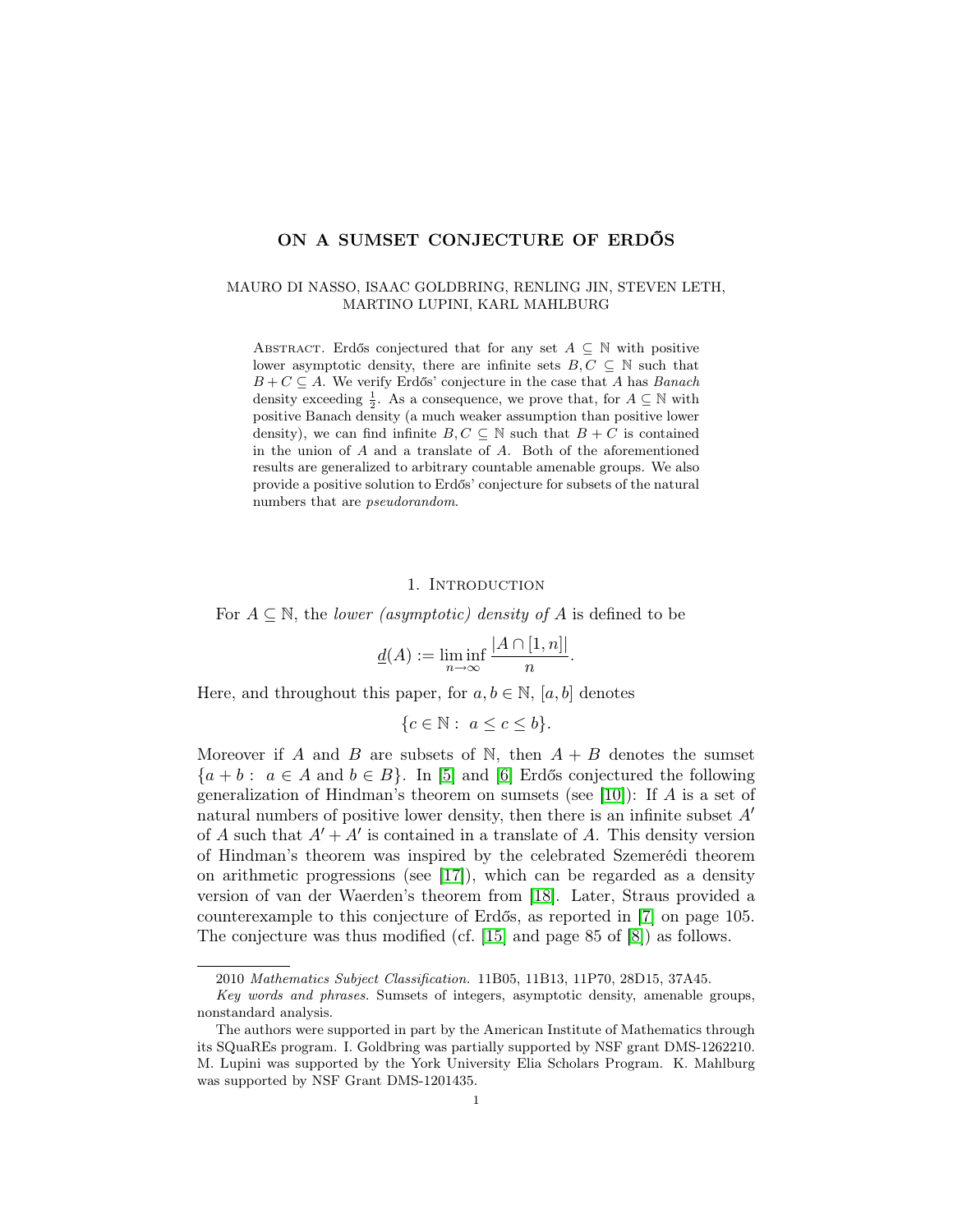Conjecture (Erdős). If  $A \subseteq \mathbb{N}$  has  $\underline{d}(A) > 0$ , then there are two infinite sets  $B, C \subset \mathbb{N}$  such that  $B + C \subset A$ .

We will refer to this as "Erdős'  $B + C$  conjecture". Partial results on this conjecture have been obtained by Nathanson in [\[15\]](#page-15-6), where he proved in particular that one can find an infinite set  $B$  and an arbitrarily large finite set F such that  $B + F \subset A$ .

In this paper, we make progress on the  $B + C$  conjecture by proving the following "one-shift" version for sets of positive Banach density, where, for  $A \subseteq \mathbb{N}$ , the (upper) Banach density of A is defined to be

$$
BD(A) := \lim_{n \to \infty} \sup_{m \in \mathbb{N}} \frac{|A \cap [m, m+n]|}{n}.
$$

<span id="page-1-0"></span>**Theorem 1.1.** If  $BD(A) > 0$ , then there are infinite  $B, C \subseteq \mathbb{N}$  and  $k \in \mathbb{N}$ such that  $B + C \subseteq A \cup (A + k)$ .

Observe that

$$
\underline{d}(A) \leq \mathrm{BD}(A)\,,
$$

whence the hypothesis of positive Banach density is weaker than the hypothesis of positive lower density.

We also settle Erdős' conjecture for sets of large Banach density.

<span id="page-1-1"></span>Theorem 1.2. If  $BD(A) > \frac{1}{2}$  $\frac{1}{2}$ , then there are infinite  $B, C \subseteq \mathbb{N}$  such that  $B+C\subseteq A.$ 

We derive Theorem [1.1](#page-1-0) from Theorem [1.2](#page-1-1) by showing that every subset of the natural numbers of positive Banach density has finitely many translates whose union has Banach density at least  $\frac{1}{2}$  and then use Ramsey's theorem to obtain our shifts.

In the proof of Theorem [1.1,](#page-1-0) we will see that whether  $b_i + c_j$  is in A or  $A + k$  depends only on whether or not  $i < j$  holds, where  $B = (b_i)$  and  $C = (c_i)$  are increasing enumerations of B and C respectively.

We generalize both of the aforementioned results to the case of arbitrary countable amenable groups. However, we present proofs for the two contexts separately as the proofs for subsets of the natural numbers are easier and/or require less technical machinery.

In the final section, we prove the  $B + C$  conjecture for sets A that are pseudorandom in a precise technical sense. Here we remain in the setting of sets of natural numbers as we do not know how to generalize one of the key ingredients (Fact [5.4\)](#page-13-0) to the setting of amenable groups.

We use *nonstandard analysis* to derive our results and we assume that the reader is familiar with elementary nonstandard analysis. For those not familiar with the subject, the survey article [\[12\]](#page-15-8) contains a light introduction to nonstandard methods with combinatorial number theoretic aims in mind. The specific technical results from nonstandard analysis that we will need are found in Section [2,](#page-2-0) where we review the Loeb measure. In Section [2,](#page-2-0) we also recall the basic facts from the theory of amenable groups that we need.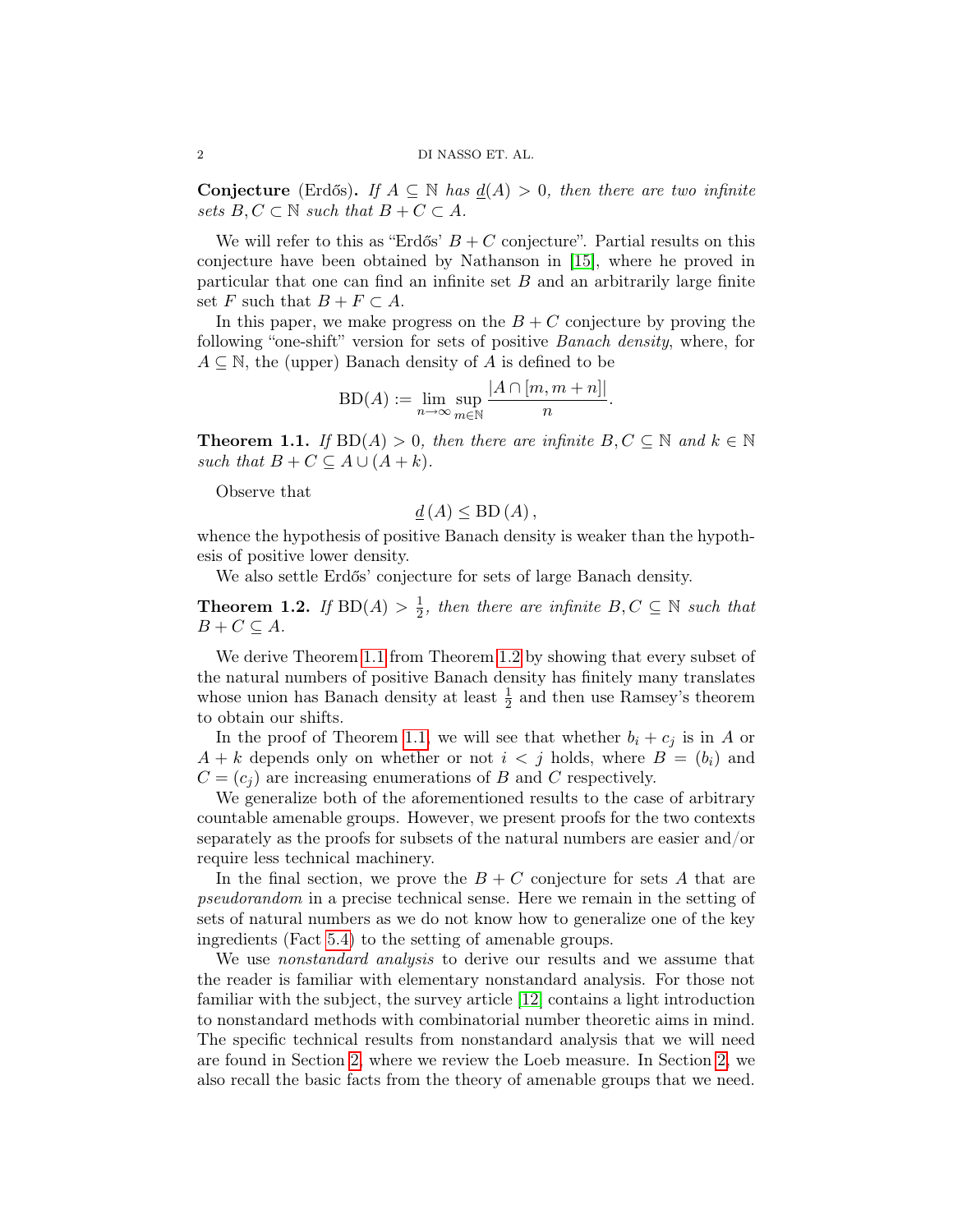In Sections [3](#page-4-0) and [4,](#page-9-0) we prove Theorems [1.2](#page-1-1) and [1.1](#page-1-0) respectively (as well as their amenable counterparts). In Section [5,](#page-12-0) we prove Erdős' conjecture for pseudorandom sets.

Throughout the paper, we do not include 0 in the set  $\mathbb N$  of natural numbers. Also, if  $B$ ,  $C$  are subsets of a group  $G$ , then  $BC$  denote the set of products

$$
\{bc: b \in B \text{ and } c \in C\}.
$$

1.1. Acknowledgements. This work was partly completed during a week long meeting at the American Institute for Mathematics on June 3-7, 2013 as part of the SQuaRE (Structured Quartet Research Ensemble) project "Nonstandard Methods in Number Theory." The authors would like to thank the Institute for the opportunity and for the Institute's hospitality during their stay.

## 2. Preliminaries

<span id="page-2-0"></span>2.1. Loeb measure. Throughout this paper, we always work in a countably saturated nonstandard universe.

We recall the definition of Loeb measure, which is defined relative to a fixed hyperfinite set X. For every internal  $A \subseteq X$ , the measure of A is defined to be  $\mu(A) := \operatorname{st}(\frac{|A|}{|X|})$ . This defines a finitely additive measure  $\mu$  on the algebra of internal subsets of  $X$ , which canonically extends to a countably additive probability measure  $\mu_L$  on the  $\sigma$ -algebra of *Loeb measurable* sets of X.

2.2. **Amenable Groups.** Suppose that G is a group. A *(left) Følner se*quence for G is a sequence  $(F_n)_{n\in\mathbb{N}}$  of of finite subsets of G such that, for every  $q \in G$ , we have

$$
\lim_{n \to \infty} \frac{|gF_n \triangle F_n|}{|F_n|} = 0.
$$

Observe that if  $(F_n)$  is a Følner sequence for G and  $(x_n)$  is any sequence in G, then  $(F_n x_n)$  is also a Følner sequence for G. Observe also that, if  $\nu \in {}^*\mathbb{N} \setminus \mathbb{N}$ , then  $\frac{|gF_\nu \Delta F_\nu|}{|F_\nu|} \approx 0$  for every  $g \in G$ . (In the terminology of [\[4\]](#page-15-9),  $F_{\nu}$  is a Følner approximation for G.)

A countable group G is said to be amenable if there is a Følner sequence for G. For example, if  $G = \mathbb{Z}$ , then G is amenable, where one can take as  $(F_n)$  any sequence of intervals whose length approaches infinity. The class of amenable groups is very rich, including all solvable-by-finite groups, and is closed under subgroups, quotients, and extensions.

In an amenable group, one can define a notion of (upper) Banach density. In the rest of this subsection, fix a countable amenable group G. For  $A \subseteq G$ , the *Banach density of A*, denoted  $BD(A)$ , is defined to be

$$
BD(A) := \sup \{ \limsup_{n \to \infty} \frac{|A \cap F_n|}{|F_n|} : (F_n) \text{ a Følner sequence for } G \}.
$$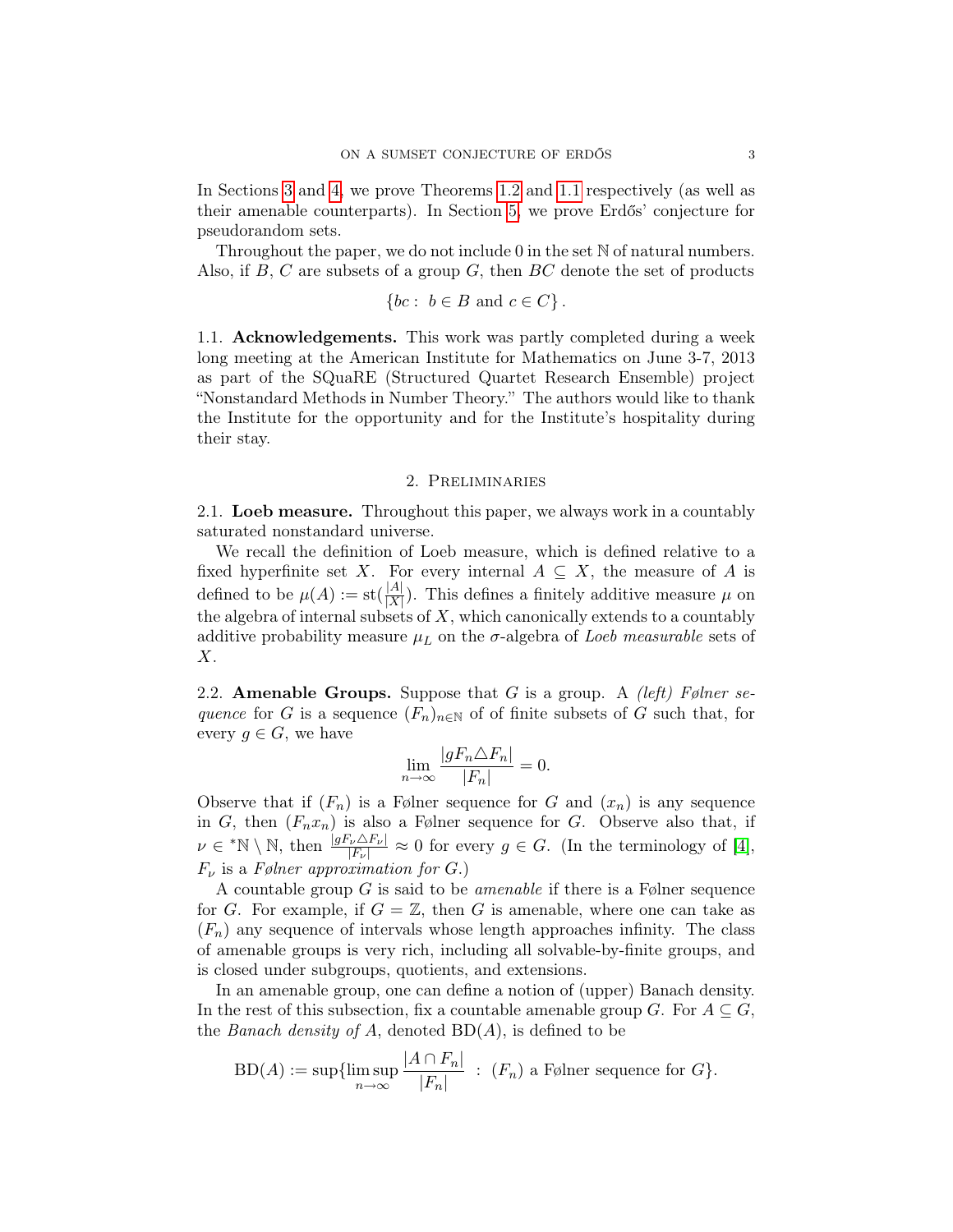It can be shown that this supremum is actually attained in the sense that, for any  $A \subseteq G$ , there is a Følner sequence  $(F_n)$  for G such that  $\lim_{n\to\infty} \frac{|A\cap F_n|}{|F_n|} = BD(A).$ 

It is evident from the definition that  $BD(A) = BD(gA) = BD(Ag)$  for all  $q \in G$  and  $A \subseteq G$ . However, it is not a priori immediate that this agrees with the usual notion of Banach density in the case that  $G = \mathbb{Z}$  as here one allows arbitrary Følner sequences rather than just sequences of intervals. Nevertheless, it is shown in  $\vert 1$ , Remark 1.1 that if G is a countable amenable group and  $(F_n)$  is any Følner sequence for G, then there is a sequence  $(g_n)$ from G such that  $BD(A) = \limsup_{n \to \infty} \frac{|A \cap F_n g_n|}{|F_n|}$  $\frac{|F_n g_n|}{|F_n|}$ , whence we see immediately that the two notions of Banach density agree in the case of the integers.

For finite  $H \subseteq G$  and  $\epsilon > 0$ , we say that a finite set  $F \subseteq G$  is  $(H, \epsilon)$ *invariant* if, for every  $h \in H$ , we have

$$
\frac{|hF\triangle F|}{|F|} < \epsilon.
$$

One can equivalently define a countable group to be amenable if, for every finite  $H \subseteq G$  and  $\epsilon > 0$ , there is a finite subset of G that is  $(H, \epsilon)$ -invariant. (This definition has the advantage that it extends to groups of arbitrary cardinality.) In this language, we have that  $BD(A)$  is the supremum of those  $\gamma$  for which, given any finite  $H \subseteq G$  and any  $\epsilon > 0$ , there is a finite  $F \subseteq G$ that is  $(H, \epsilon)$ -invariant and satisfying  $\frac{|A \cap F|}{|F|} \ge \gamma$ .

Finally, we will need a version of the pointwise ergodic theorem for countable amenable groups due to E. Lindenstrauss [\[14\]](#page-15-10). First, we say that a Følner sequence  $(F_n)$  is tempered if there is a constant  $C > 0$  such that, for every  $n \in \mathbb{N}$ , we have

$$
|\bigcup_{k < n} F_k^{-1} F_n| \le C |F_n|.
$$

For example, if  $G = \mathbb{Z}$  and our  $F_n$  are simply disjoint intervals with length and endpoints going to infinity, a tempered subsequence can always be obtained by insisting that the length of the  $n<sup>th</sup>$  interval in the subsequence is at least as large as the right endpoint of the  $(n-1)$ <sup>st</sup> interval.

Fortunately, there is an abundance of tempered Følner sequences for any countable abelian group.

**Fact 2.1** (Lindenstrauss [\[14\]](#page-15-10)). Suppose that  $G$  is a countable amenable group. Then every Følner sequence for G has a tempered subsequence. In particular, for  $A \subseteq G$ , there is a tempered Følner sequence  $(F_n)$  for G such that  $BD(A) = \lim_{n \to \infty} \frac{|A \cap F_n|}{|F_n|}$  $|F_n|$ .

Here is the pointwise ergodic theorem for countable amenable groups:

<span id="page-3-0"></span>**Fact 2.2** (Lindenstrauss [\[14\]](#page-15-10)). Suppose that G is a countable amenable group acting on a probability space  $(X, \mathcal{B}, \mu)$  by measure preserving transformations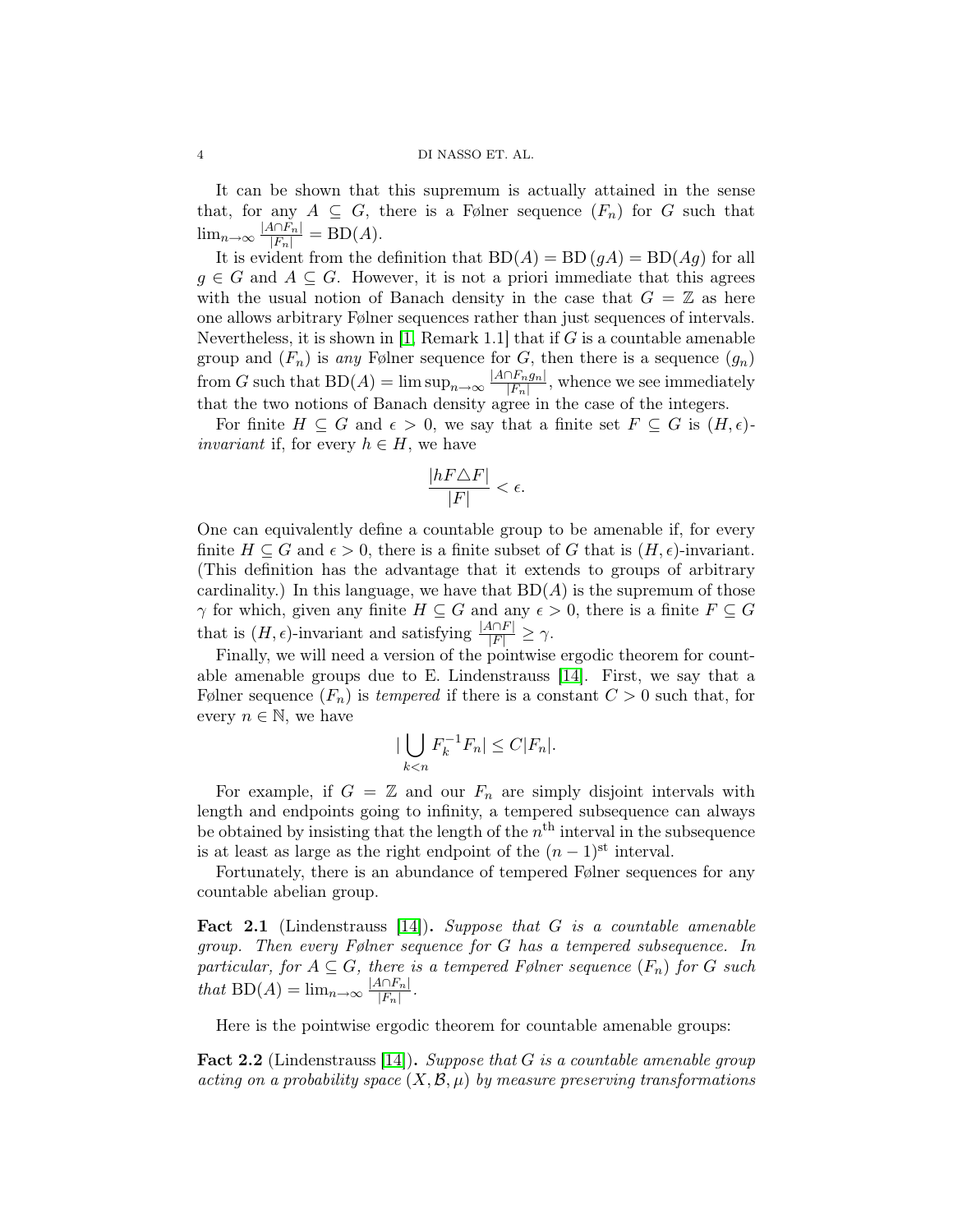and  $(F_n)$  is a tempered Følner sequence for G. If  $f \in L^1(\mu)$  and

$$
A(F_n, f)(x) := \frac{1}{|F_n|} \sum_{g \in F_n} f(gx)
$$

for every  $n \in \mathbb{N}$ , then the sequence

$$
(A(F_n, f))_{n \in \mathbb{N}}
$$

converges almost everywhere to a G-invariant  $\bar{f} \in L^1(\mu)$ . Consequently, by the Lebesgue dominated convergence theorem,  $A(F_n, f)$  converges to f in  $L^1(\mu)$  and, in particular,

$$
\int f d\mu = \int \bar{f} d\mu.
$$

2.3. A result of Bergelson. Throughout our paper, we will make use of the following result of Bergelson, which is Theorem 1.1 in [\[2\]](#page-14-1):

<span id="page-4-3"></span>**Fact 2.3.** Suppose that  $(X, \mathcal{B}, \mu)$  is a probability space and  $(A_n)$  is a sequence of measurable sets for which there is  $a \in \mathbb{R}^{>0}$  such that  $\mu(A_n) \geq a$  for each n. Then there is infinite  $P \subseteq \mathbb{N}$  such that, for every finite  $F \subseteq P$ , we have  $\mu(\bigcap_{n\in F} A_n) > 0.$ 

### 3. The high density case

<span id="page-4-0"></span>The main result of this section is the following:

<span id="page-4-4"></span>**Theorem 3.1.** Suppose that G is a countable amenable group and  $A \subseteq G$ is such that  $BD(A) > \frac{1}{2}$  $\frac{1}{2}$ . Then there are injective sequences  $(b_n)_{n\in\mathbb{N}}$  and  $(c_n)_{n\in\mathbb{N}}$  in G such that:

- $c_n \in A$  for all  $n \in \mathbb{N}$ ;
- $b_i c_j \in A$  for  $i \leq j$ ;
- $c_i b_j \in A$  for  $i < j$ .

In the first subsection, we prove the analogous fact for subsets of the natural numbers as in this case we can avoid using Fact [2.2](#page-3-0) and instead resort to more elementary methods. We prove the case of a general amenable group in the second subsection.

3.1. The case of the integers. The main goal of this subsection is the following theorem.

<span id="page-4-1"></span>**Theorem 3.2.** Suppose that  $A \subseteq \mathbb{N}$  is such that  $BD(A) > \frac{1}{2}$  $rac{1}{2}$ . Then there are infinite  $B, C \subseteq \mathbb{N}$  with  $C \subseteq A$  such that  $B + C \subseteq A$ .

We first need a lemma.

<span id="page-4-2"></span>**Lemma 3.3.** Suppose that  $A \subseteq \mathbb{N}$  has  $BD(A) = \alpha > 0$ . Suppose that  $(I_n)$ is a sequence of intervals with  $|I_n| \to \infty$  and for which  $\lim_{n \to \infty} \frac{|A \cap I_n|}{|I_n|} = \alpha$ . Then there is  $L \subseteq \mathbb{N}$  satisfying:

•  $\limsup_{n\to\infty}\frac{|L\cap I_n|}{|I_n|}\geq \alpha;$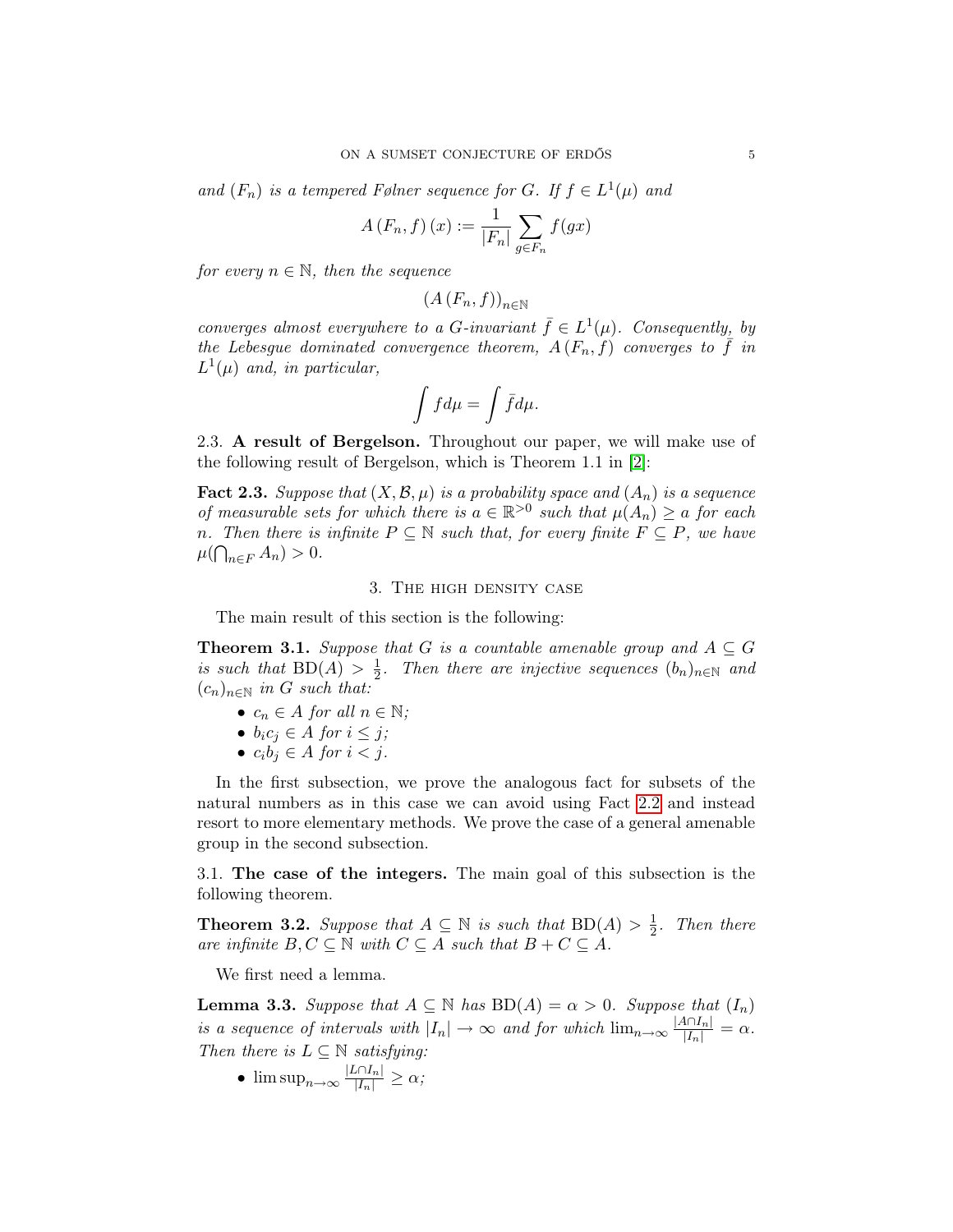### 6 DI NASSO ET. AL.

• for every finite  $F \subseteq L$ , we have  $A \cap \bigcap_{x \in F} (A - x)$  is infinite.

*Proof.* It suffices to find  $L \subseteq \mathbb{N}$  and  $x_0 \in {}^*A \backslash A$  for which  $\limsup_{n \to \infty} \frac{|L \cap I_n|}{|I_n|} \ge$  $\alpha$  and  $x_0 + L \subseteq A$ . Indeed, if we can find such L and  $x_0$ , then given any finite  $F \subseteq L$  and any finite  $K \subseteq A$ , the statement "there exists  $x_0 \in {}^*A$  such that  $x_0 + F \subseteq A$  and  $x_0 \notin K$ " is true in the nonstandard extension, whence we can conclude that  $A \cap \bigcap_{x \in F} (A - x)$  is infinite.

For each n, let  $b_n$  denote the right endpoint of  $I_n$ . By passing to a subsequence of  $(I_n)$  if necessary, we may assume that the sequences  $(b_n)$  and  $(|I_n|)$  are strictly increasing. Fix  $H \in {}^*\mathbb{N} \setminus \mathbb{N}$  and note that  $\frac{|{}^*\!A \cap I_H|}{|I_H|} \approx \alpha$ .

In what follows, we let  $\mu$  denote the Loeb measure on  $I_H$ . Also, for any  $m \in {}^{*}\mathbb{N}$  (standard or nonstandard) and for any hyperfinite  $X \subseteq {}^{*}\mathbb{N}$ , we set  $\delta_m(X) := \frac{|X|}{|I_m|}.$ 

We fix  $K \in \mathbb{N} \setminus \mathbb{N}$  for which  $2b_K \cdot \delta_H(I_K) \approx 0$  and consider  $M \in \mathbb{N} \setminus \mathbb{N}$  with  $M \leq K$ . We claim that, for  $\mu$ -almost all  $x \in I_H$ , we have  $\delta_M({^*A} \cap (x+I_M)) \approx$  $\alpha$ . Indeed, since BD(A) =  $\alpha$ , we can conclude that, for all  $x \in I_H$ , we have  $\operatorname{st}(\delta_M({}^{\ast}\!A\cap(x+I_M)))\leq\alpha.$  We now compute

$$
\frac{1}{|I_H|} \sum_{x \in I_H} \delta_M({}^*A \cap (x + I_M)) = \frac{1}{|I_M|} \sum_{y \in I_M} \frac{1}{|I_H|} \sum_{x \in I_H} \chi_{^*A}(x + y).
$$

By the choice of  $K$ , it follows that

$$
\frac{1}{|I_H|} \sum_{x \in I_H} \delta_M({}^*A \cap (x + I_M)) \approx \frac{1}{|I_M|} \sum_{y \in I_M} \delta_H({}^*A \cap I_H) \approx \alpha.
$$

Coupled with our earlier observation, this proves the claim.

We now fix a standard positive real number  $\epsilon < \frac{1}{2}$ . Inductively assume that we have chosen natural numbers  $n_1 < n_2 < \cdots < n_{i-1}$  and internal subsets  $X_1, X_2, \ldots, X_{i-1} \subseteq I_H$  such that, for each  $j = 1, 2, \ldots, i-1$  and each  $x \in X_j$ , we have

$$
\mu(X_j) > 1 - \epsilon^j \text{ and } \delta_{n_j}({}^{\ast}A \cap (x + I_{n_j})) \ge \alpha - \frac{1}{j}.
$$

Consider the internal set

$$
Z := \{ M \in {}^* \mathbb{N} \; : \; n_{i-1} < M \leq K \text{ and}
$$
\n
$$
\delta_H \left( \left\{ x \in I_H \; : \; \delta_M ({}^* A \cap (x + I_M)) \geq \alpha - \frac{1}{i} \right\} \right) > 1 - \epsilon^i \}.
$$

Since Z is internal and contains every nonstandard element of  $\mathbb{R}$  below K, it follows that there is  $n_i \in Z \cap \mathbb{N}$ . For this  $n_i$ , we set

$$
X_i := \{ x \in I_H : \delta_{n_i}({}^{\ast}A \cap (x + I_{n_i})) \ge \alpha - \frac{1}{i} \}.
$$

Set  $X := \bigcap_{i=1}^{\infty} X_i$  and observe that  $\mu(X) > 0$ . Fix  $y_0 \in X$  and observe that, for all  $i \in \mathbb{N}$ , we have

$$
\delta_{n_i}({}^{\ast}A \cap (y_0 + I_{n_i})) > \alpha - \frac{1}{i}.
$$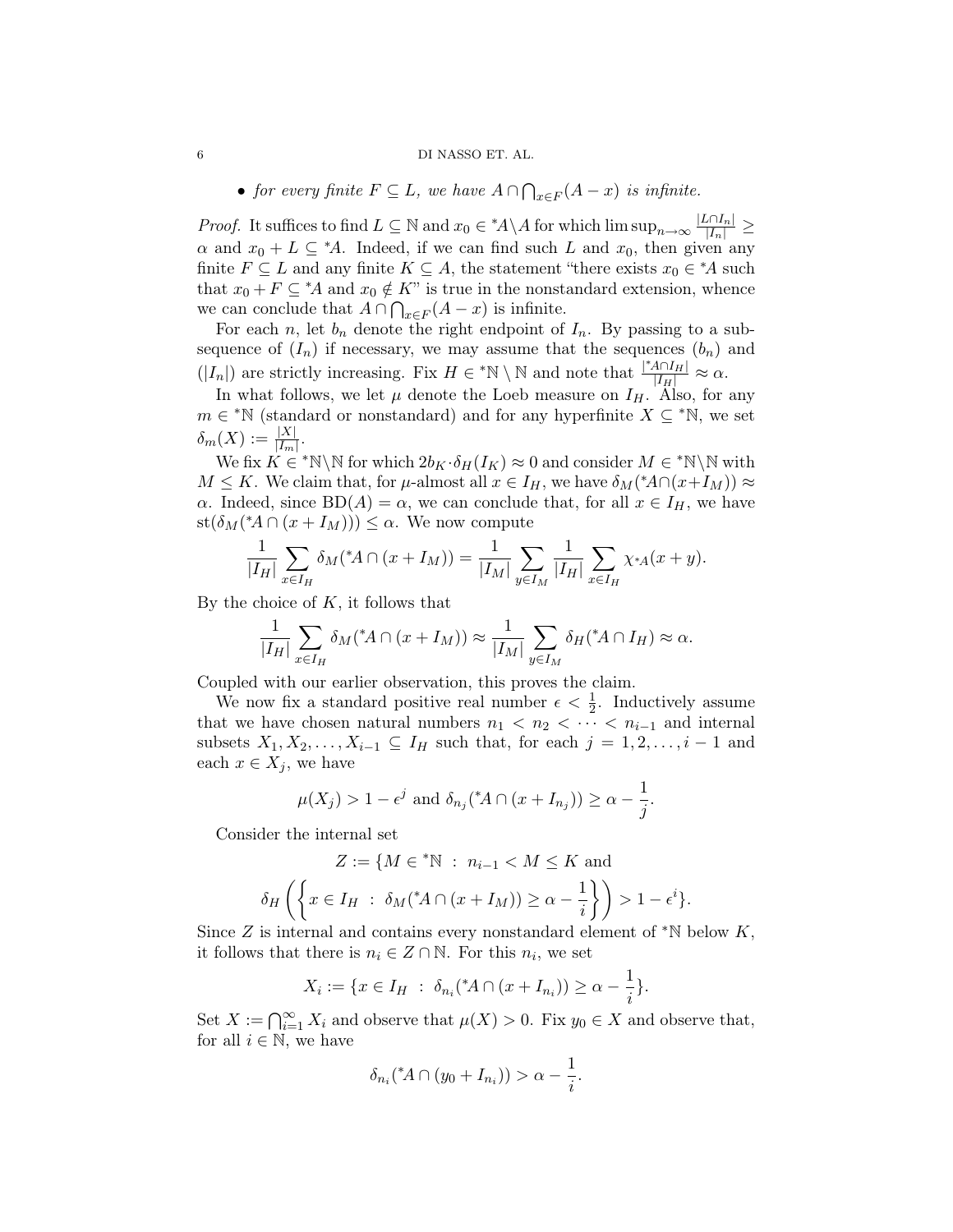Set  $x_0$  to be the minimum element of  $^*A \cap [y_0, b_H]$  and set

$$
L := (*A \cap (x_0 + \mathbb{N})) - x_0.
$$

Note that  $x_0 - y_0 \in \mathbb{N}$  and  $x_0 + L \subseteq {}^{\ast}A$ . Since  $x_0 - y_0$  is finite, it follows that

$$
\lim_{i \to \infty} \delta_{n_i}(L \cap I_{n_i}) = \lim_{i \to \infty} \delta_{n_i}({^*A} \cap (x_0 + I_{n_i})) = \lim_{i \to \infty} \delta_{n_i}({^*A} \cap (y_0 + I_{n_i})) = \alpha.
$$

*Proof of Theorem [3.2.](#page-4-1)* Fix a sequence  $(I_n)$  of intervals such that  $|I_n| \to \infty$ and

$$
\lim_{n \to \infty} \frac{|A \cap I_n|}{|I_n|} = \alpha.
$$

Fix L as in the conclusion of Lemma [3.3.](#page-4-2) Let  $L = (l_n)$  be an increasing enumeration of L. Recursively define an increasing sequence  $D := (d_n)_{n \in \mathbb{N}}$ from A such that  $l_i + d_n \in A$  for  $i \leq n$ . Fix  $\nu \in {^*N \setminus \mathbb{N}}$  such that  $\text{st}(\frac{|^*L \cap I_{\nu}|}{|I_{\nu}|})$  $\frac{L\Box I_{\nu}|}{|I_{\nu}|}$ )  $\geq$  $\alpha$ . Recalling that  $\alpha > \frac{1}{2}$ , it follows that, for every  $n \in \mathbb{N}$ , we have

$$
\operatorname{st}\left(\frac{|{}^*L \cap ({}^*A - d_n) \cap I_\nu|}{|I_\nu|}\right) \ge 2\alpha - 1 > 0.
$$

By Fact [2.3,](#page-4-3) we may, after passing to a subsequence of  $(d_n)$ , assume that, for every  $n \in \mathbb{N}$ , we have

$$
\operatorname{st}\left(\frac{|{}^{\ast}L \cap \bigcap_{i \leq n} ({}^{\ast}A - d_i) \cap I_{\nu}|}{|I_{\nu}|}\right) > 0.
$$

In particular, this implies that, for every  $n \in \mathbb{N}$ , we have  $L \cap \bigcap_{i \leq n} (A - d_i)$  is infinite. Take  $b_1 \in L$  arbitrary and take  $c_1 \in D$  such that  $b_1 + c_1 \in A$ . Fix  $b_2 \in (L \cap (A - c_1)) \setminus \{b_1\}$  and take  $c_2 \in D$  such that  $\{b_1 + c_2, b_2 + c_2\} \subseteq A$ . Take  $b_3 \in (L \cap (A - c_1) \cap (A - c_2)) \setminus \{b_1, b_2\}$  and take  $c_3 \in D$  such that  ${b_1+c_3, b_2+c_3, b_3+c_3} \subseteq A$ . Continue in this way to construct the desired  $B$  and  $C$ .

3.2. The case of an arbitrary countable amenable group. In this section, we assume that  $G$  is a countable amenable group and prove Theorem [3.1.](#page-4-4)

Before proving Theorem [3.1,](#page-4-4) we need a lemma analogous to Lemma [3.3.](#page-4-2)

<span id="page-6-0"></span>**Lemma 3.4.** Suppose that  $(F_n)$  is a tempered Følner sequence. If  $A \subseteq G$  is such that  $\limsup_{n\to\infty} \frac{|A\cap F_n|}{|F_n|} = \alpha$ , then there is  $L \subseteq G$  satifying:

- $\liminf_{n\to\infty}\frac{|L\cap F_n|}{|F_n|}\geq \alpha;$
- for every finite  $F \subseteq L$ , we have  $A \cap \bigcap_{x \in F} x^{-1}A$  is infinite.

*Proof.* Fix  $\nu \in {}^{*}\mathbb{N} \setminus \mathbb{N}$  such that  $\frac{|{}^{*}A \cap F_{\nu}|}{|F_{\nu}|} \approx \alpha$ . Notice that, for all  $g \in G$ , we have  $\frac{|gF_\nu \Delta F_\nu|}{|F_\nu|} \approx 0$ . Since G is countable, there is a full measure (with respect to the Loeb measure on  $F_{\nu}$ ) subset E of  $F_{\nu}$  for which the map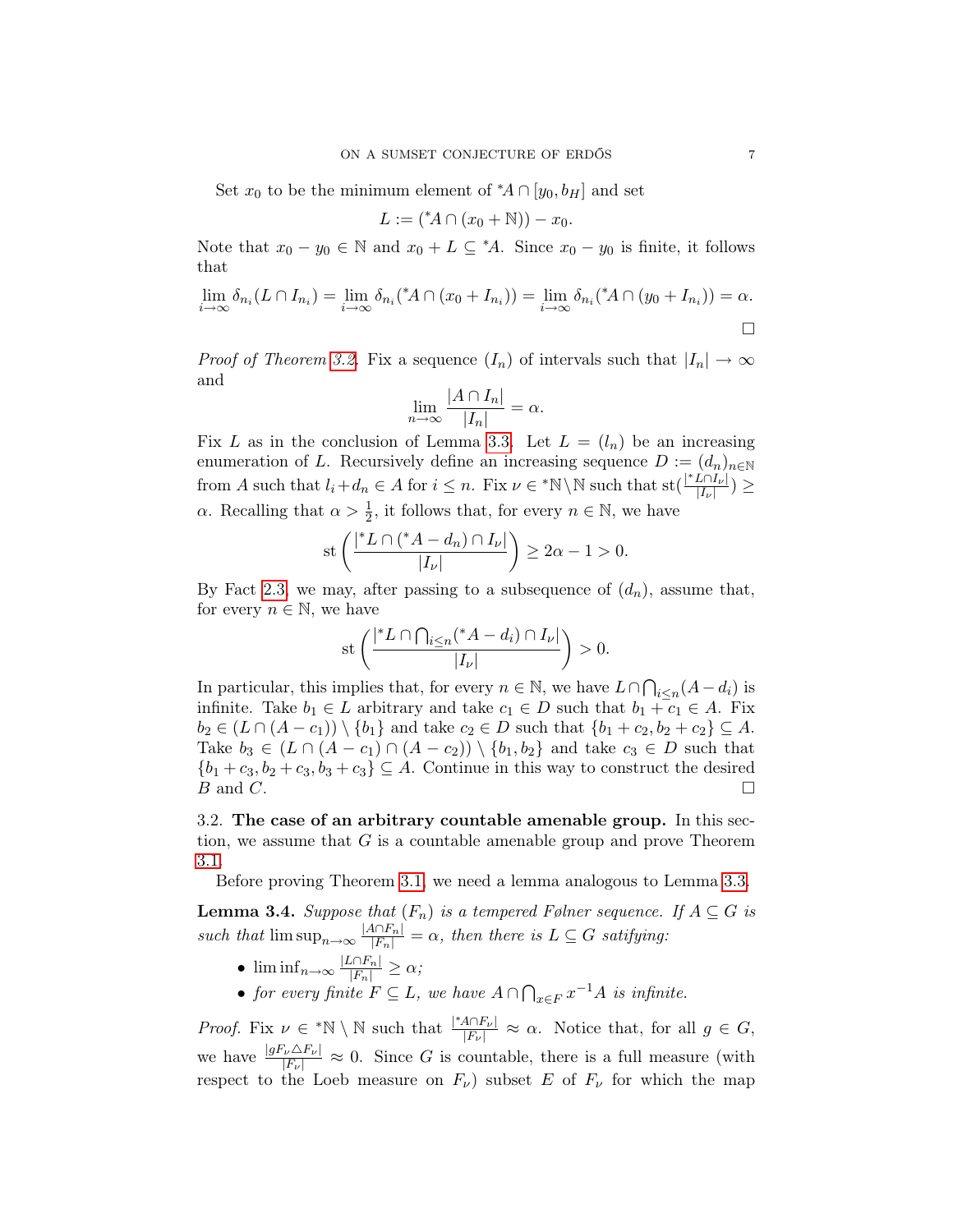$(g, x) \mapsto gx : G \times E \to E$  defines a measure preserving action of G on E. For  $\xi \in E$ , we define

$$
f_n(\xi) := A(F_n, \chi_{A \cap E})(\xi) = \frac{1}{|F_n|} \sum_{g \in F_n} \chi_{A \cap E}(g\xi)
$$

where  $\chi_{^*A \cap E}$  denotes the characteristic function of  $^*A \cap E$ . Observe that

$$
f_n(\xi) = \frac{|F_n \cap ({}^*\!A \cap E)\xi^{-1}|}{|F_n|} \le \frac{|F_n \cap {}^*\!A\xi^{-1}|}{|F_n|}.\quad (†)
$$

By Fact [2.2,](#page-3-0) there is  $\bar{f} \in L^1(\mu)$  such that  $(f_n)$  converges to  $\bar{f}$  almost everywhere and in  $L^1(\mu)$ , whence  $\int \bar{f} d\mu = \alpha$ . (Here,  $\mu$  denotes the restriction of the Loeb measure on  $F_{\nu}$  to E.)

We next claim that  $\bar{f}$  is almost everywhere bounded above by  $\alpha$ . If this is not the case, then there is  $k \in \mathbb{N}$  such that the set of  $\xi \in E$  for which  $\bar{f}(\xi) \geq$  $\alpha + \frac{1}{k}$  $\frac{1}{k}$  has positive measure. Since  $f_n$  converges to  $\overline{f}$  almost everywhere, there is  $\xi \in E$  such that  $\lim_{n\to\infty} f_n(\xi) \geq \alpha + \frac{1}{k}$  $\frac{1}{k}$ , whence, by (†), we have

$$
\liminf_{n \to \infty} \frac{|F_n \xi \cap {}^*A|}{|F_n|} \ge \alpha + \frac{1}{k}.
$$

By transfer, for each  $n \in \mathbb{N}$  there is  $x_n \in G$  such that

$$
|F_n x_n \cap A| = |F_n \xi \cap {}^*A|.
$$

Since  $(F_n x_n)$  is also a Følner sequence for G this implies

$$
BD (A) \ge \limsup_{n} \frac{|F_n x_n \cap A|}{|F_n|} \ge \alpha + \frac{1}{k}.
$$

This contradicts the fact that  $BD(A) = \alpha$ .

By our claim and the fact that  $\int \overline{f} d\mu = \alpha$ , we see that  $\overline{f}$  is almost everywhere equal to  $\alpha$ . In particular, there is  $\xi \in {}^{\ast}A \cap E$  such that  $\lim_{n \to \infty} f_n(\xi) =$  $\alpha$ . Since  $G \cap E$  has measure 0, whence we can further insist that  $\xi \in {}^*A \setminus G$ . Fix such  $\xi$  and set  $L := {}^*A\xi^{-1} \cap G$ . By (†) and the choice of  $\xi$ , we have  $\liminf_{n\to\infty}\frac{|L\cap F_n|}{|F_n|}\geq\alpha.$ 

It remains to show that  $A \cap \bigcap_{x \in F} x^{-1}A$  is infinite for every finite subset F of L. Fix such an F. For each  $x \in F$ , we have  $x \in \mathcal{E}^* A$ . Since  $\xi \notin G$ , for any finite  $K \subseteq G$ , the statement "there exists  $h \in {}^*A$  such that  $h \notin K$ and, for every  $x \in F$ , we have  $xh \in {}^{\ast}A$ " holds in the nonstandard extension. Thus, by transfer, for any given finite subset K of G, there is  $h \in A$  such that  $h \notin K$  and  $xh \in A$  for each  $x \in F$ .

The proof of Theorem [3.1](#page-4-4) from Lemma [3.4](#page-6-0) is almost the same as the proof of Theorem [3.2](#page-4-1) from Lemma [3.3,](#page-4-2) but we include the proof for the sake of the reader.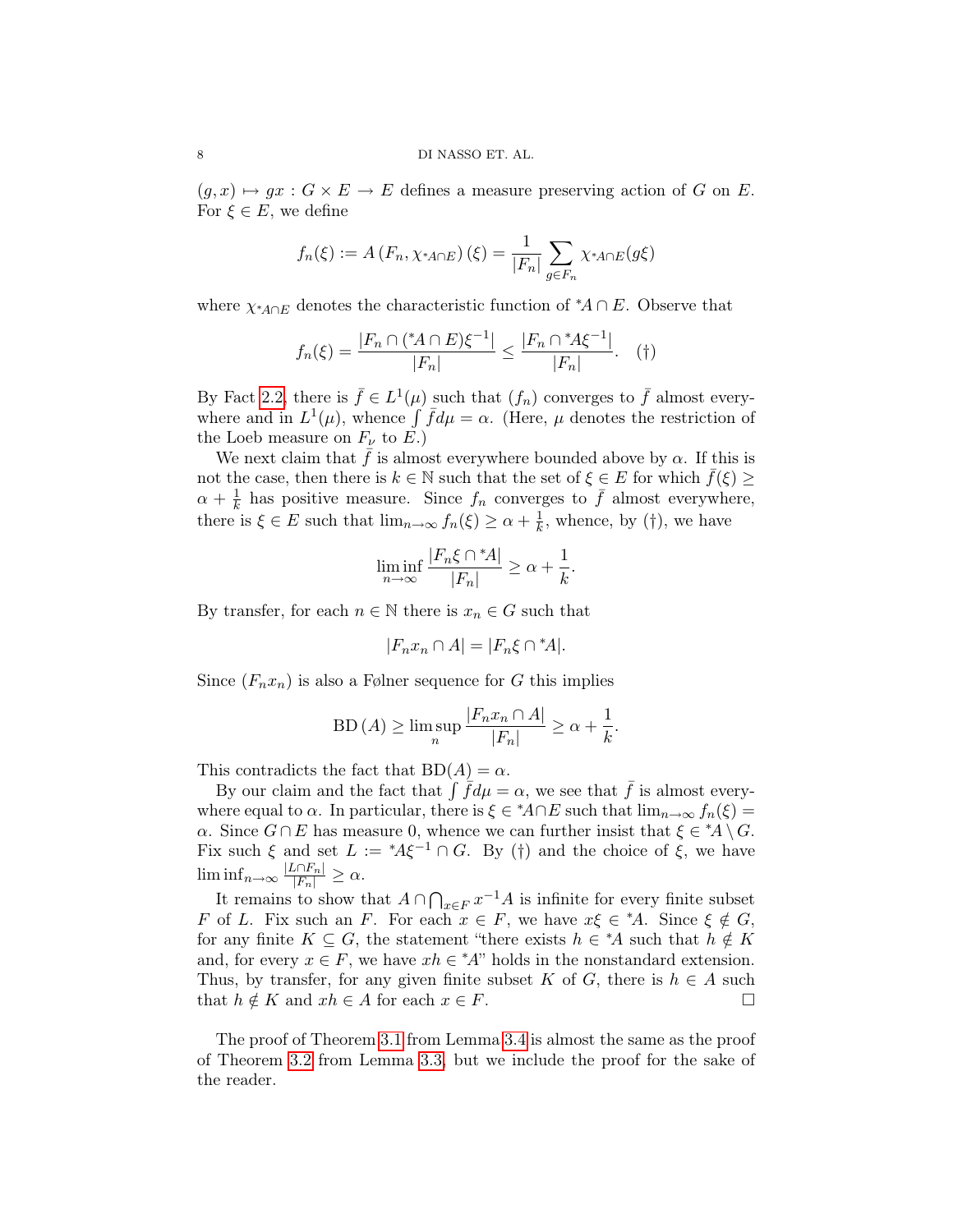*Proof of Theorem [3.1.](#page-4-4)* Fix  $A \subseteq G$  such that  $\alpha := BD(A) > \frac{1}{2}$  $\frac{1}{2}$ . Fix a tempered Følner sequence  $(F_n)$  for G such that

$$
\lim_{n \to \infty} \frac{|A \cap F_n|}{|F_n|} = \alpha.
$$

Fix  $L$  as in the conclusion of Lemma [3.4.](#page-6-0) Fix an injective enumeration  $L = (l_n)$  of L. Recursively define an injective sequence  $D = (d_n)_{n \in \mathbb{N}}$  from A such that  $l_i d_n \in A$  for  $i \leq n$ . Fix  $\nu \in {}^*\mathbb{N} \setminus \mathbb{N}$ . For any  $g \in G$ , we have

$$
\operatorname{st}\left(\frac{|g^*A \cap F_\nu|}{|F_\nu|}\right) = \operatorname{st}\left(\frac{|g^*A \cap gF_\nu|}{|F_\nu|}\right) = \operatorname{st}\left(\frac{|^*A \cap F_\nu|}{|F_\nu|}\right) = \alpha;
$$

since we also have  $\text{st}(\frac{|^*L \cap F_{\nu}|}{|F|})$  $\frac{L\cap F_{\nu}|}{|F_{\nu}|} \geq \alpha$ , it follows that, for every  $n \in \mathbb{N}$ , we have

$$
\operatorname{st}\left(\frac{|{}^{\ast}L \cap d_n^{-1} {}^{\ast}A \cap F_{\nu}|}{|F_{\nu}|}\right) \ge 2\alpha - 1 > 0.
$$

By Fact [2.3,](#page-4-3) we may, after passing to a subsequence of  $(d_n)$ , assume that, for every  $n \in \mathbb{N}$ , we have

$$
\operatorname{st}\left(\frac{|{}^{\ast}L \cap \bigcap_{i \leq n} d_i^{-1} {}^{\ast}A \cap F_{\nu}|}{|F_{\nu}|}\right) > 0.
$$

In particular, this implies that, for every  $n \in \mathbb{N}$ , we have  $L \cap \bigcap_{i \leq n} d_i^{-1}A$  is infinite. Take  $b_1 \in L$  arbitrary and take  $c_1 \in D$  such that  $b_1c_1 \in A$ . Fix  $b_2 \in (L \cap c_1^{-1}A) \setminus \{b_1\}$  and take  $c_2 \in D$  such that  $\{b_1c_2, b_2c_2\} \subseteq A$ . Take  $b_3 \in$  $(L \cap c_1^{-1}A \cap c_2^{-1}A) \setminus \{b_1, b_2\}$  and take  $c_3 \in D$  such that  $\{b_1c_3, b_2c_3, b_3c_3\} \subseteq A$ . Continue in this way to construct the desired  $B$  and  $C$ .

We say that  $(F_n)$  is a two-sided Følner sequence for G if, for all  $g \in G$ , we have

$$
\lim_{n \to \infty} \frac{|(gF_n \triangle F_n)| + |(F_n g \triangle F_n)|}{|F_n|} = 0.
$$

Of course, if G is abelian, then every Følner sequence is two-sided. If G is amenable, then two-sided Følner sequences for G exist. However, it is unclear, given  $A \subseteq G$  with positive Banach density, whether or not there is a two-sided Følner sequence for G witnessing the Banach density of A.

If we repeat the previous proof with  $Ad_n^{-1}$  instead of  $d_n^{-1}A$ , we get the following result.

**Theorem 3.5.** Suppose that  $(F_n)$  is a two-sided Følner sequence for G and  $A \subseteq G$  is such that  $\lim_{n \to \infty} \frac{|A \cap F_n|}{|F_n|} = BD(A) > \frac{1}{2}$  $\frac{1}{2}$ . Then there are infinite  $B, C \subseteq G$  with  $C \subseteq A$  such that  $BC \subseteq A$ .

Let us end this section by showing how to derive Theorem [3.2](#page-4-1) from The-orem [3.1](#page-4-4) directly. Suppose that  $A \subseteq \mathbb{N}$  has Banach density exceeding  $\frac{1}{2}$ . Then BD(A)  $> \frac{1}{2}$  $\frac{1}{2}$  when viewed as a subset of  $\mathbb{Z}$ . By Theorem [3.1,](#page-4-4) there are infinite sequences  $B, C \subseteq \mathbb{Z}$  such that  $C \subseteq A$  and  $B + C \subseteq A$ . Since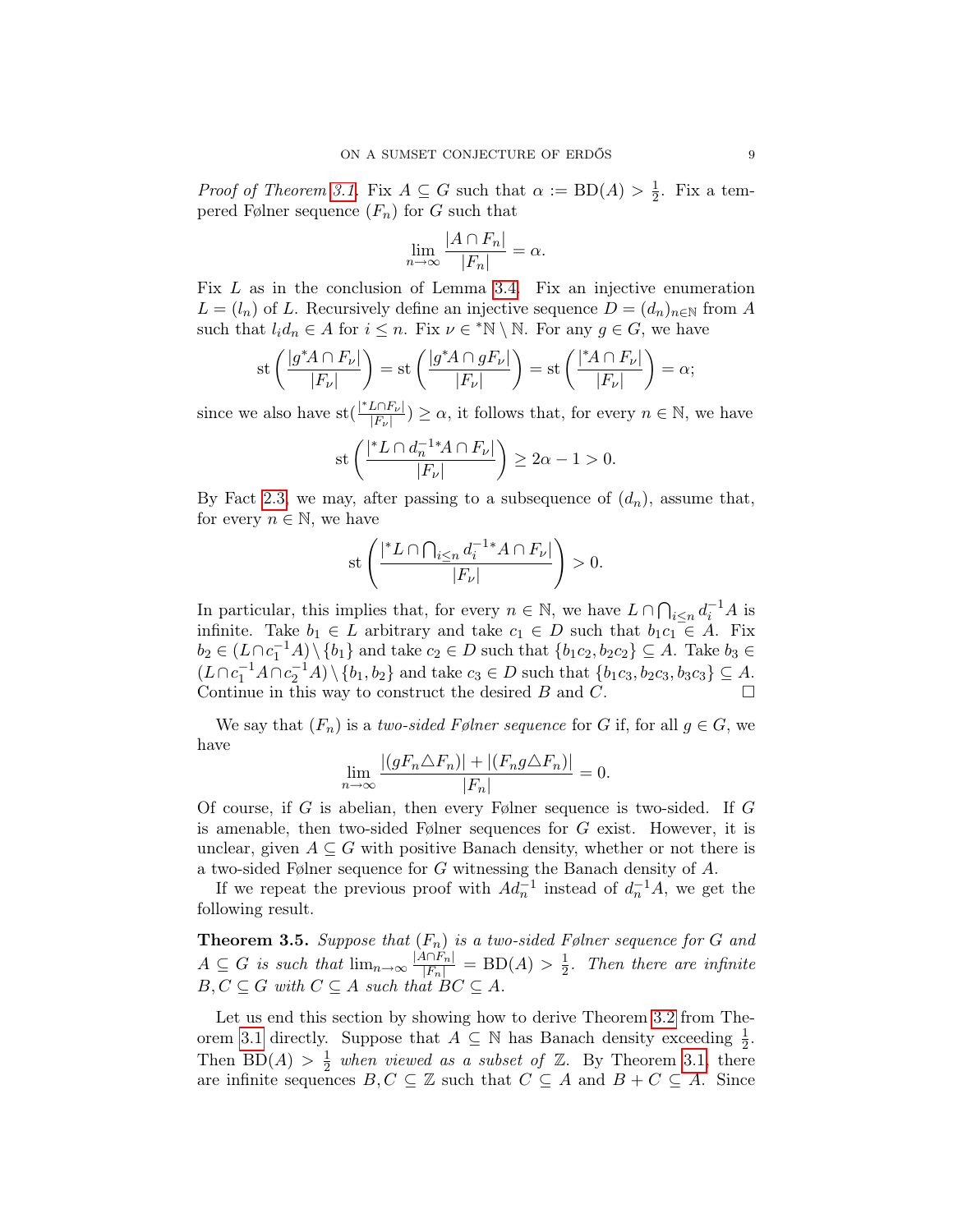$C \subseteq A \subseteq \mathbb{N}$ , this forces all but finitely many elements of B to belong to  $\mathbb{N}$ ; replacing B with  $B \cap \mathbb{N}$  yields the desired result.

<span id="page-9-0"></span>4. A one-shift result for sets of positive Banach density

The main result of this section is the following.

<span id="page-9-2"></span>**Theorem 4.1.** If  $A \subseteq G$  has positive Banach density, then there are injective sequences  $(b_n)_{n \in \mathbb{N}}$  and  $(c_n)_{n \in \mathbb{N}}$  in G and  $h, h' \in G$  such that:

- $c_n \in A$  for each n;
- $b_i c_j \in hA$  for  $i \leq j$ ;
- $c_j b_i \in h'A$  for  $i < j$ .

The proof proceeds in two steps. First, we show that we can "fatten" A to a set  $QA$ , where  $Q \subseteq G$  is finite, for which  $BD(QA) > \frac{1}{2}$  $\frac{1}{2}$ . We then apply Theorem [3.1](#page-4-4) to QA and apply Ramsey's theorem to obtain the desired result. The first step was done in [\[11\]](#page-15-11) in the case of the natural numbers, so we cover this case separately for those readers who are primarily interested in the case of subsets of the natural numbers.

## 4.1. The case of the integers.

**Definition 4.2.** For  $A \subseteq \mathbb{N}$  and  $n \in \mathbb{N}$ , we define  $A_{[n]} \subseteq \mathbb{N}$  by declaring  $k \in A_{[n]}$  iff  $[kn, kn+n-1] \cap A \neq \emptyset$ . In other words, if the natural numbers are partitioned into equal sized blocks of length n, then  $A_{[n]}$  is the sequence of the "block numbers" that intersect A.

The following is Theorem 3.8 in [\[11\]](#page-15-11).

<span id="page-9-1"></span>Fact 4.3. For any A with  $BD(A) > 0$  and any  $\epsilon > 0$ , there exists  $n \in \mathbb{N}$ such that  $BD(A_{[n]}) \geq 1 - \epsilon$ .

We are now ready to prove the one-shift result in the case of subsets of the natural numbers.

<span id="page-9-3"></span>**Theorem 4.4.** If  $A \subseteq \mathbb{N}$  is such that  $BD(A) > 0$ , then there exist infinite sets  $B, C \subseteq \mathbb{N}$  and  $k \in \mathbb{Z}$  such that  $B + C \subseteq A \cup (A + k)$ .

*Proof.* By the previous lemma, there exists  $n \in \mathbb{N}$  such that  $BD(A_{[n]}) > \frac{1}{2}$  $\frac{1}{2}$ . Applying Theorem [3.1](#page-4-4) to  $A_{[n]}$ , we obtain sets  $B_{[n]} = (b_i), C_{[n]} = (c_j)$  such that  $B_{[n]} + C_{[n]} \subset A_{[n]}$ . In other words, every  $[nb_i + nc_j, nb_i + nc_j + n - 1]$ intersects A. Using  $n^2$  colors we may code every pair of natural numbers  ${i, j}$  with  $i < j$  based on which  $\nu \in [0, n-1]$  is such that  $nb_i + nc_j + \nu$  is the first element of A in  $[nb_i + nc_j, nb_i + nc_j + n - 1]$ , and which  $\xi \in [0, n - 1]$  is such that  $nc_i+nb_j+\xi$  is the first element of A in  $[nc_i+nb_j, nc_i+nb_j+n-1]$ . By Ramsey's theorem, there exists an infinite  $J \subseteq \mathbb{N}$  monochromatic for this coloring.

We now replace  $B_{[n]}$  and  $C_{[n]}$  by infinite subsequences whose indices come from J. In particular, there is a fixed pair  $\nu$  and  $\xi$  such that, for any  $i < j$ ,  $nb_i + nc_j + \nu \in A$  while  $nc_i + nb_j + \xi \in A$ . If we now let  $k = \nu - \xi$ ,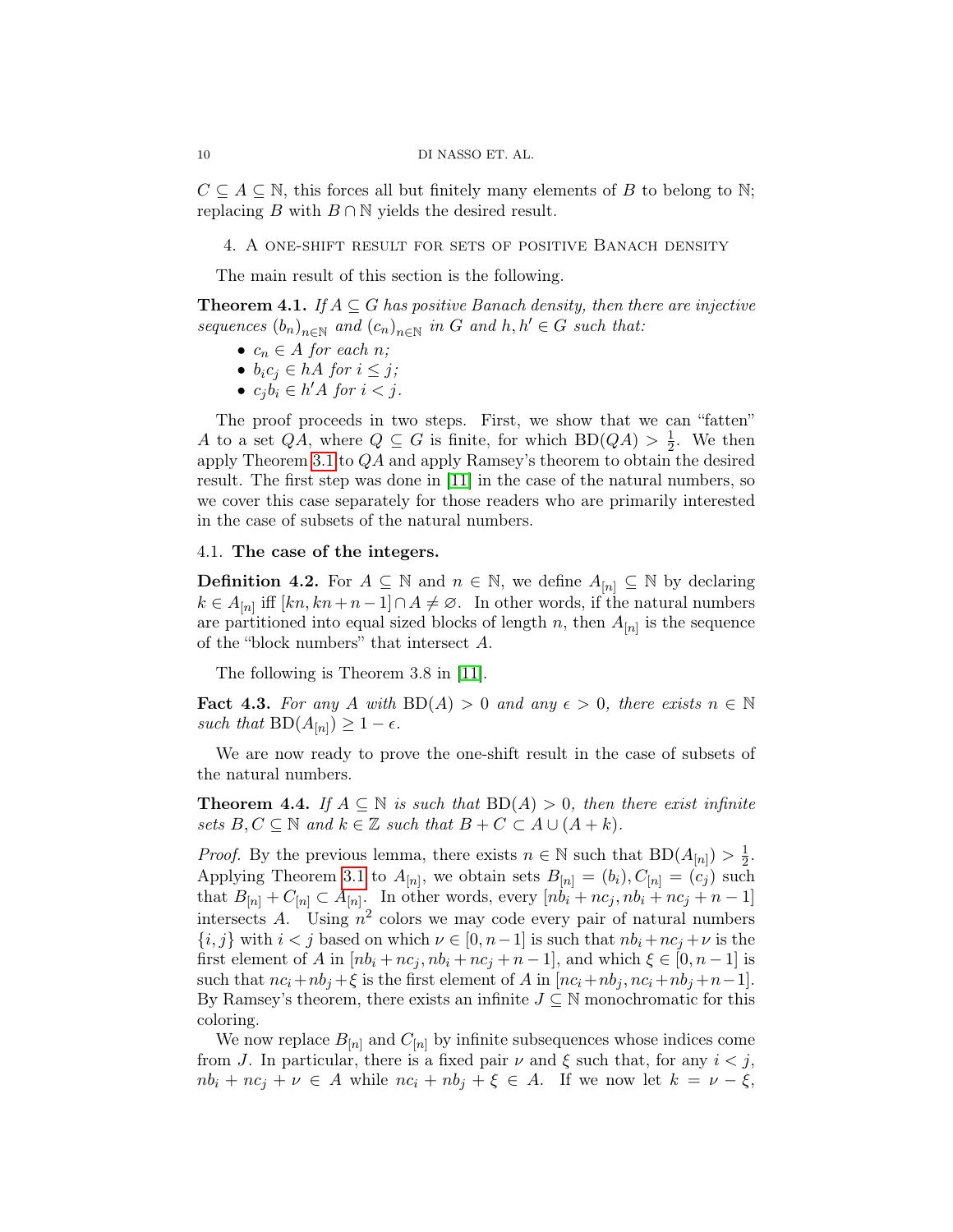$B = \{nb_i + \nu : i \text{ is odd}\},\$  and  $C = \{nc_i : j \text{ is even}\},\$  we see that  $B + C \subset$  $A\cup (A+k)$ , with the translate of A for a given element of  $B+C$  determined by whether  $i < j$  or  $i > j$ . It is important to note that by taking only the odd indices from one set and the even indices from the other set we avoid the case in which the indices are the same, something that was not determined by the use of Ramsey's Theorem.

4.2. The case of an arbitrary amenable group. In this subsection, we once again assume that  $G$  is a countable amenable group.

In order to prove the analog of Fact [4.3](#page-9-1) in the case of an arbitrary amenable group, we will need the following fact, which is a particular case of Theorem 4.5 in [\[16\]](#page-15-12). (There one assumes that the amenable group is unimodular, which is immediate in our case since our groups are discrete.)

<span id="page-10-0"></span>**Fact 4.5.** Suppose that  $\varepsilon \in (0, \frac{1}{10})$ . Define  $N(\varepsilon) = \left[\frac{\log(\varepsilon)}{\log(1-\varepsilon)}\right]$  $\frac{\log(\varepsilon)}{\log(1-\varepsilon)}$ . For every finite subset H of G and every  $\delta \in (0,\varepsilon)$  there are  $(H, \dot{\delta})$ -invariant finite sets  $\{1_G\} \subset T_1 \subset T_2 \subset \ldots \subset T_{N(\varepsilon)},$ 

a finite subset K of G containing H, and a positive real number  $n < \delta$  such that, for every finite subset F of G which is  $(K, \eta)$ -invariant, there are finite sets  $C_i \subset G$  and  $T_i^{(c)} \subset T_i$  for  $i = 1, 2, ..., N(\varepsilon)$  such that:

 $\bullet$   $\left\{T_i^{(c)}\right\}$  $\{c_i^{(c)}c \mid i \leq N(\varepsilon), c \in C_i\}$  is a family of pairwise disjoint sets;  $\bullet\ \bigcup_{i=1}^{N(\varepsilon)} T_i^{(c)}C_i \subset F;$ •     $\left|\bigcup_{i=1}^{N(\varepsilon)} T_i^{(c)} C_i\right| > (1-2\varepsilon) \cdot |F|.$ 

<span id="page-10-1"></span>**Lemma 4.6.** For any  $A \subseteq G$  with  $BD(A) > 0$  and for every  $\rho > 0$ , there is a finite subset Q of G such that  $BD(QA) > 1 - \rho$ .

*Proof.* Set  $\alpha := BD(A) > 0$ . Pick  $\varepsilon > 0$  such that

$$
\frac{\alpha - 3\varepsilon}{\alpha + \varepsilon} > 1 - \rho.
$$

Since  $\alpha + \epsilon > BD(A)$ , there is finite  $H \subseteq G$  and  $\delta \in (0,\epsilon)$  such that, for every  $(H, \delta)$ -invariant set F, we have

$$
\frac{|F \cap A|}{|F|} < \alpha + \varepsilon.
$$

Fix  $K \subseteq G$  finite,  $\eta > 0$ , and

$$
\{1_G\} \subset T_1 \subset T_2 \subset \ldots \subset T_{N(\varepsilon)}
$$

obtained from  $\varepsilon$ ,  $\delta$ , and H as in Fact [4.5.](#page-10-0) Define

$$
Q = \bigcup_{i=1}^{N(\varepsilon)} T_i T_i^{-1}
$$

and

$$
B=QA.
$$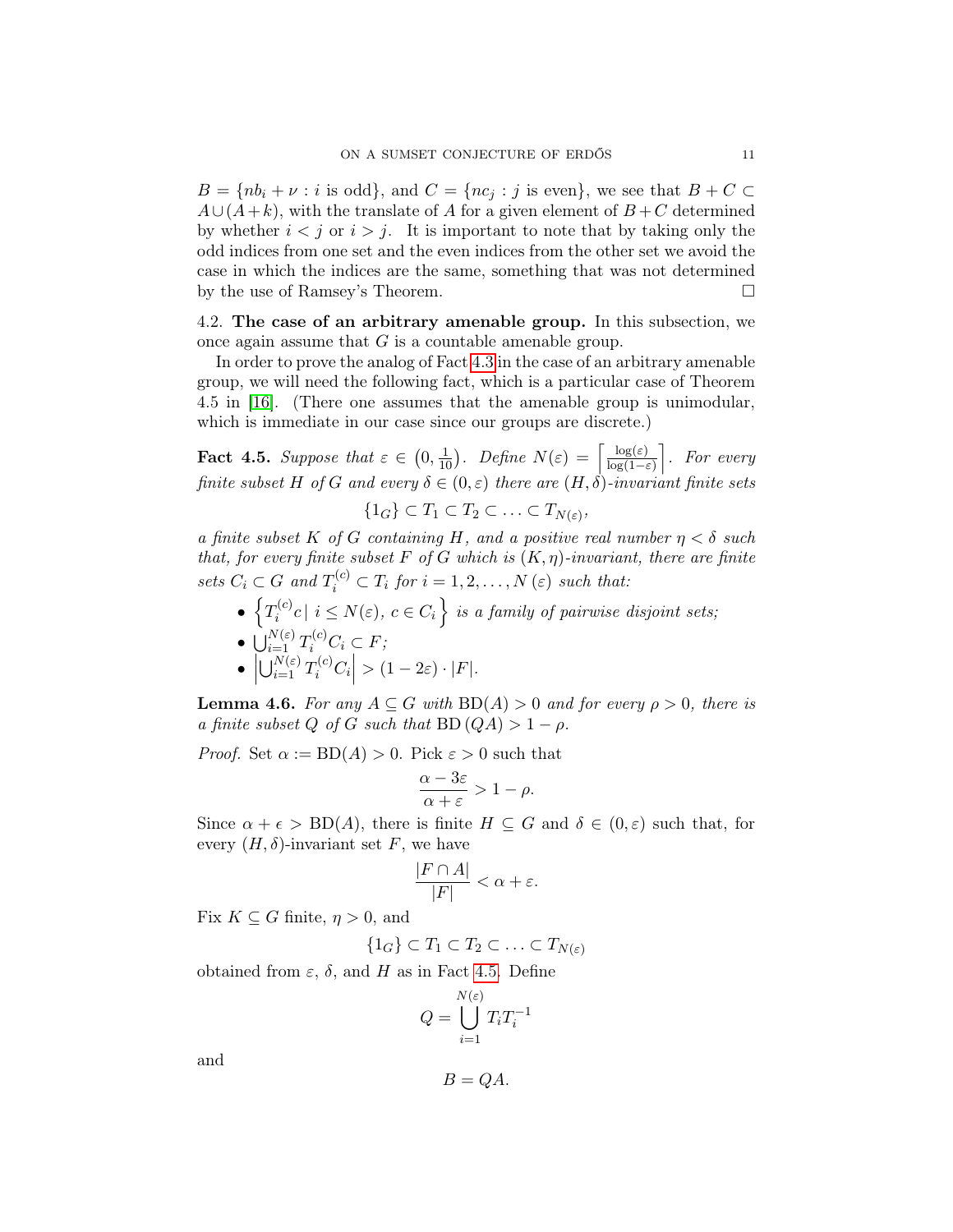We claim that  $BD(B) > 1 - \rho$ . Towards this end, fix a Følner sequence  $(F_n)_{n\in\mathbb{N}}$  of G such that

$$
\limsup_{n} \frac{|A \cap F_n|}{|F_n|} = \alpha.
$$

We claim that

$$
\limsup_n \frac{|B \cap F_n|}{|F_n|} > 1 - \rho.
$$

Fix  $n_0 \in \mathbb{N}$  and pick  $n \geq n_0$  such that  $F_n$  is  $(K, \eta)$ -invariant and

$$
\frac{|F_n \cap A|}{|F_n|} > \alpha - \varepsilon. \quad (\dagger)
$$

Fix sets  $C_i$  and  $T_i^{(c)} \subset T_i$  for  $i \leq 1, 2, ..., N(\varepsilon)$  obtained from  $F_n$  as in Fact [4.5.](#page-10-0) Define

$$
\mathcal{T} = \left\{ T_i^{(c)} c \mid i \le N \left( \varepsilon \right), c \in C_i \right\}
$$

and observe that T is a finite family of pairwise disjoint  $(H, \delta)$ -invariant finite sets such that

$$
\frac{|\bigcup T|}{|F_n|} > 1 - 2\varepsilon. \quad (\dagger \dagger)
$$

Define

$$
\mathcal{T}_0 = \{ T \in \mathcal{T} \mid T \cap A \neq \varnothing \}.
$$

We have

$$
(\alpha - \varepsilon) |F_n| < |A \cap F_n|
$$
  
\n
$$
\leq |A \cap \bigcup \mathcal{T}| + 2\varepsilon |F_n|
$$
  
\n
$$
= |A \cap \bigcup \mathcal{T}_0| + 2\varepsilon |F_n|
$$
  
\n
$$
= \sum_{T \in \mathcal{T}_0} |A \cap T| + 2\varepsilon |F_n|
$$
  
\n
$$
\leq \sum_{T \in \mathcal{T}_0} |T| (\alpha + \varepsilon) + 2\varepsilon |F_n|
$$
  
\n
$$
= |\bigcup \mathcal{T}_0| (\alpha + \varepsilon) + 2\varepsilon |F_n|.
$$

In the above string of equalities and inequalities, the first line follows from (†), the second line follows from (††), the third line follows from the definition of  $\mathcal{T}_0$ , the fourth line follows from the fact that the members of  $\mathcal{T}_0$  are pairwise disjoint, and the fifth line follows from the fact that the elements of  $\mathcal{T}_0$  are  $(H, \delta)$ -invariant and the choice of H and  $\delta$ .

It follows that

$$
\frac{|\bigcup T_0|}{|F_n|} \ge \frac{\alpha - 3\varepsilon}{\alpha + \varepsilon}.
$$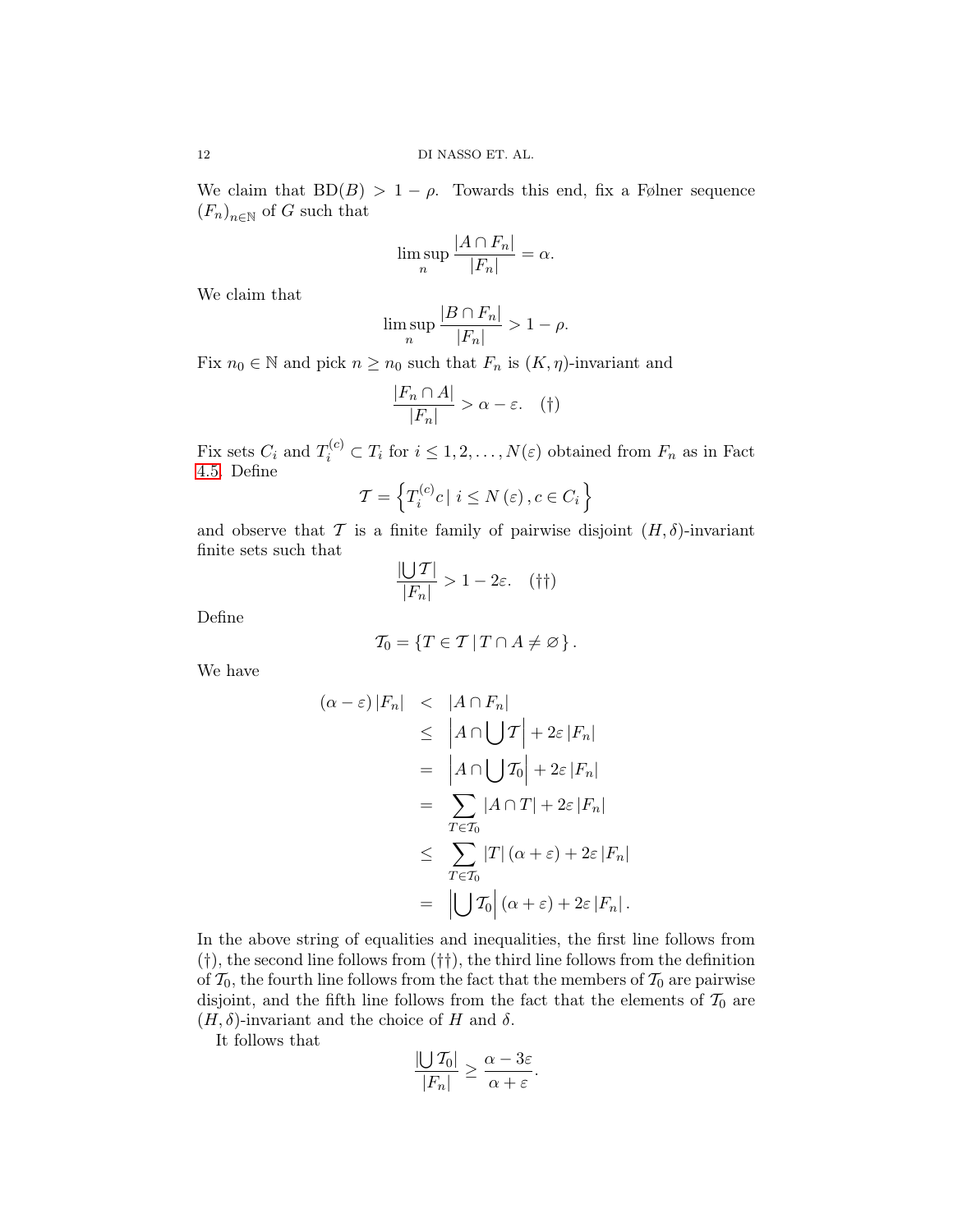Observe that  $B \supset \bigcup T_0$  and therefore

$$
\frac{|B \cap F_n|}{|F_n|} \ge \frac{|U \mathcal{T}_0|}{|F_n|} \ge \frac{\alpha - 3\varepsilon}{\alpha + \varepsilon} > 1 - \rho.
$$

Theorem [4.1](#page-9-2) now follows from Lemma [4.6](#page-10-1) in the same way that Theorem [4.4](#page-9-3) followed from Lemma [4.3.](#page-9-1)

We leave it to the reader to verify that Theorem [4.4](#page-9-3) also follows from the special case of Theorem [4.1](#page-9-2) for  $G = \mathbb{Z}$ .

## 5. The pseudorandom case

<span id="page-12-0"></span>In this section, we prove that the  $B + C$  conjecture holds for A that are pseudorandom in a sense to be described below. We start by recalling some preliminary facts and definitions.

Suppose that H is a Hilbert space and  $U : H \to H$  is a unitary operator. We say that  $x \in H$  is weakly mixing (for U) if

$$
\lim_{n \to \infty} \frac{1}{n} \sum_{i=1}^{n} |\langle U^i x, x \rangle| = 0.
$$

We will need the following result; see [\[13,](#page-15-13) Theorem 3.4] for a proof.

<span id="page-12-1"></span>**Fact 5.1.**  $x \in H$  is weakly mixing if and only if  $\lim_{n\to\infty} \frac{1}{n}$  $\frac{1}{n} \sum_{i=1}^{n} |\langle U^i x, y \rangle| =$ 0 for every  $y \in H$ .

We will also need the following easy fact.

<span id="page-12-2"></span>**Fact 5.2.** Suppose that  $(r_n)$  is a sequence of nonnegative real numbers. Then  $\lim_{n\to\infty}\frac{1}{n}$  $\frac{1}{n}\sum_{i=1}^{n} r_n = 0$  if and only if, for every  $\epsilon > 0$ , we have

$$
\underline{d}(\{n \in \mathbb{N} : r_n \leq \epsilon\}) = 1.
$$

In what follows, we will need the notion of upper *(asymptotic) density*. For  $A \subseteq \mathbb{N}$ , the upper density of A, denoted  $\overline{d}(A)$ , is defined to be

$$
\overline{d}(A) := \limsup_{n \to \infty} \frac{|A \cap [1, n]|}{n}
$$

.

For  $N \in {}^*\mathbb{N} \setminus \mathbb{N}$ , we set  $A_N := {}^*\!A \cap [1,N]$  and write  $\mu_N$  for the Loeb measure on  $[1, N]$ . We always consider  $[1, N]$  to be equipped with its Loeb measure  $\mu_N$ .

Suppose that  $A \subseteq \mathbb{N}$  is such that  $\overline{d}(A) = \alpha > 0$  and  $N \in {}^* \mathbb{N} \setminus \mathbb{N}$  is such that  $\frac{|A_N|}{N} \approx \alpha$ . Notice that  $\chi_{A_N} \in L^2(\mu_N)$ . We have a measure preserving transformation  $T : [1, N] \rightarrow [1, N]$  defined by

$$
T(x) := x + 1 \text{ (mod } N).
$$

The transformation T gives rise to the unitary operator  $U_T : L^2(\mu_N) \to$  $L^2(\mu_N)$  given by  $U_T(f) := f \circ T$ .

We are now ready to define our notion of pseudorandom.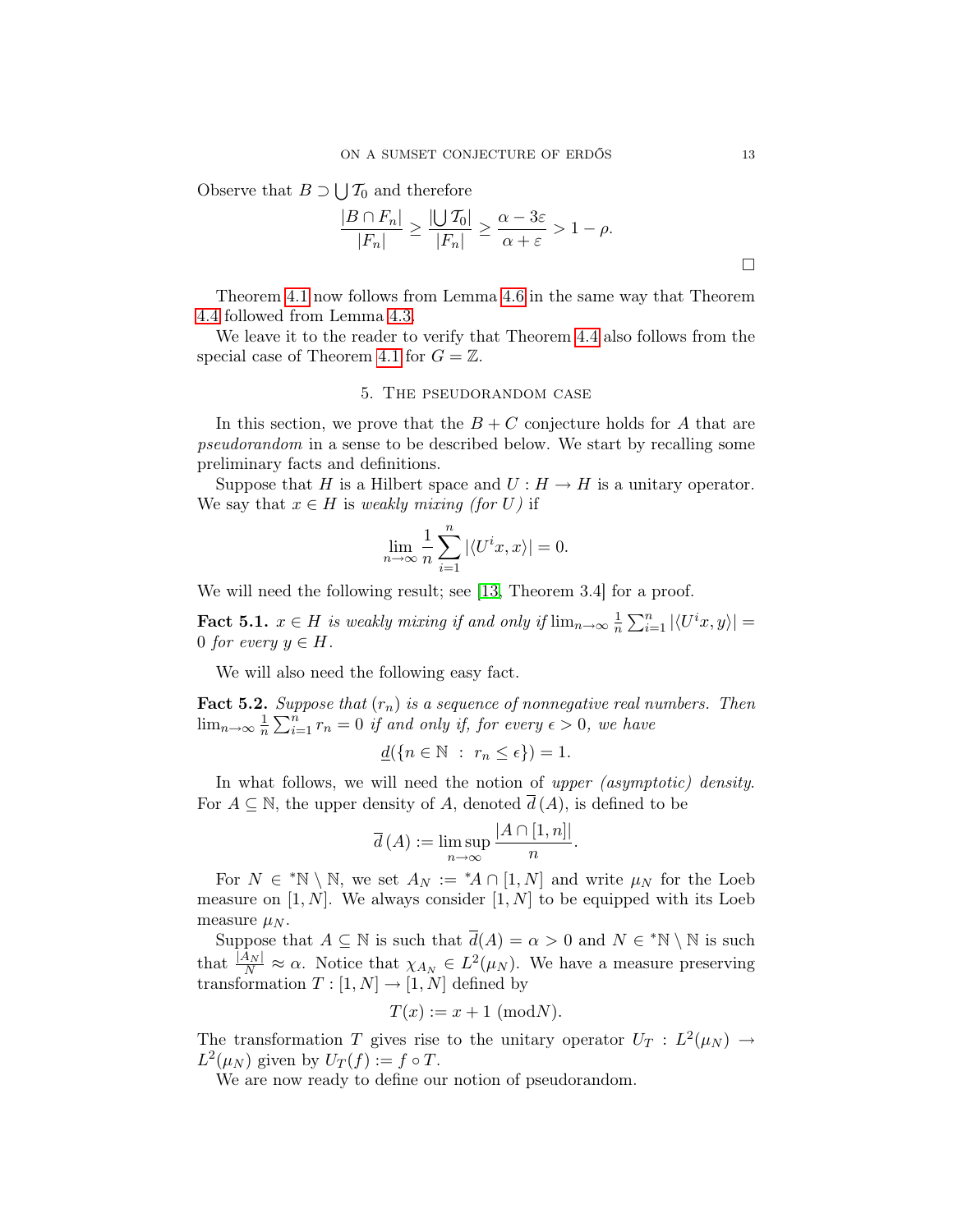**Definition 5.3.** Suppose that  $A \subseteq \mathbb{N}$  is such that  $\overline{d}(A) = \alpha > 0$ . We say that A is pseudorandom if there is  $N \in {}^*\mathbb{N} \setminus \mathbb{N}$  such that, in the notation preceding the definition, we have that  $\chi_{A_N} - \alpha$  is weakly mixing (for  $U_T$ ).

Equivalently A is pseudorandom if and only if there is  $N \in {}^*\mathbb{N} \setminus \mathbb{N}$  as above such that

$$
\lim_{n \to \infty} \frac{1}{n} \sum_{i=1}^{n} |\mu_N(A_N \cap (A - i)_N) - \alpha^2| = 0.
$$

It appears to be a little awkward to give a standard reformulation of the aforementioned notion of pseudorandom. Certainly, if there is an increasing sequence  $(b_k)$  of natural numbers such that:

•  $\lim_k b_k = \infty$ , •  $\lim_{k} \frac{|A \cap [1,b_k]|}{b_k}$  $\frac{b[k]}{b_k} = \alpha$ , and  $\bullet$   $\lim_{n} \frac{1}{n}$  $\frac{1}{n} \sum_{i=1}^{n} \lim_{k} \left| \frac{1}{n} \right|$  $|A \cap (A - i) \cap [1,b_k]|$  $\frac{-i) \cap [1,b_k]|}{b_k} - \alpha^2\Big|$  $= 0,$ 

then A is pseudorandom (just take  $N = b_K$  for any  $K \in {}^*\mathbb{N} \setminus \mathbb{N}$ ).

In order to prove that pseudorandom sets satisfy the  $B+C$  conjecture, we will need one last fact whose proof is nearly identical to the proof of Theorem 4.6 in [\[3\]](#page-15-14) (just replace arbitrary hyperfinite intervals by hyperfinite intervals of the form  $[1, N]$ .

<span id="page-13-0"></span>Fact 5.4. If  $A \subseteq \mathbb{N}$  is such that  $\overline{d}(A) > 0$ , then there is  $L \subseteq \mathbb{N}$  such that  $d(L) = \overline{d}(A)$  and

$$
\overline{d}\left(\bigcap_{l\in F} (A-l)\right) > 0
$$

for every finite  $F \subseteq L$ .

We are now ready to prove the main result of this section.

<span id="page-13-1"></span>**Theorem 5.5.** If  $A \subseteq \mathbb{N}$  is pseudorandom, then there are infinite  $B, C \subseteq \mathbb{N}$ such that  $B + C \subseteq A$ .

*Proof.* Set  $\alpha := d(A)$  and take N as above witnessing that A is pseudorandom. For ease of notation, we set  $\mu := \mu_N$ . By Fact [5.4,](#page-13-0) we may fix  $L = (l_n)$ with  $d(L) = \alpha$  and such that

$$
\overline{d}\left(\bigcap_{l\in F}(A-l)\right)>0
$$

for every finite  $F \subseteq L$ . Set  $\beta := \mu(L_N) \ge \alpha$ . Observe that  $U_T^i(\chi_{A_N}) =$  $\chi_{(A-i)_N}$ . Since  $\chi_{A_N} - \alpha$  is weak mixing, by Fact [5.1,](#page-12-1) we have

$$
\lim_{n \to \infty} \frac{1}{n} \sum_{i=1}^{n} |\mu((A - i)_N \cap L_N) - \alpha \beta| = 0.
$$

By Fact [5.2,](#page-12-2) for every  $\epsilon > 0$ , we have that

$$
R_{\epsilon} := \{ n \in \mathbb{N} \ : \ |\mu((A - n)_N \cap L_N) - \alpha \beta| < \epsilon \}
$$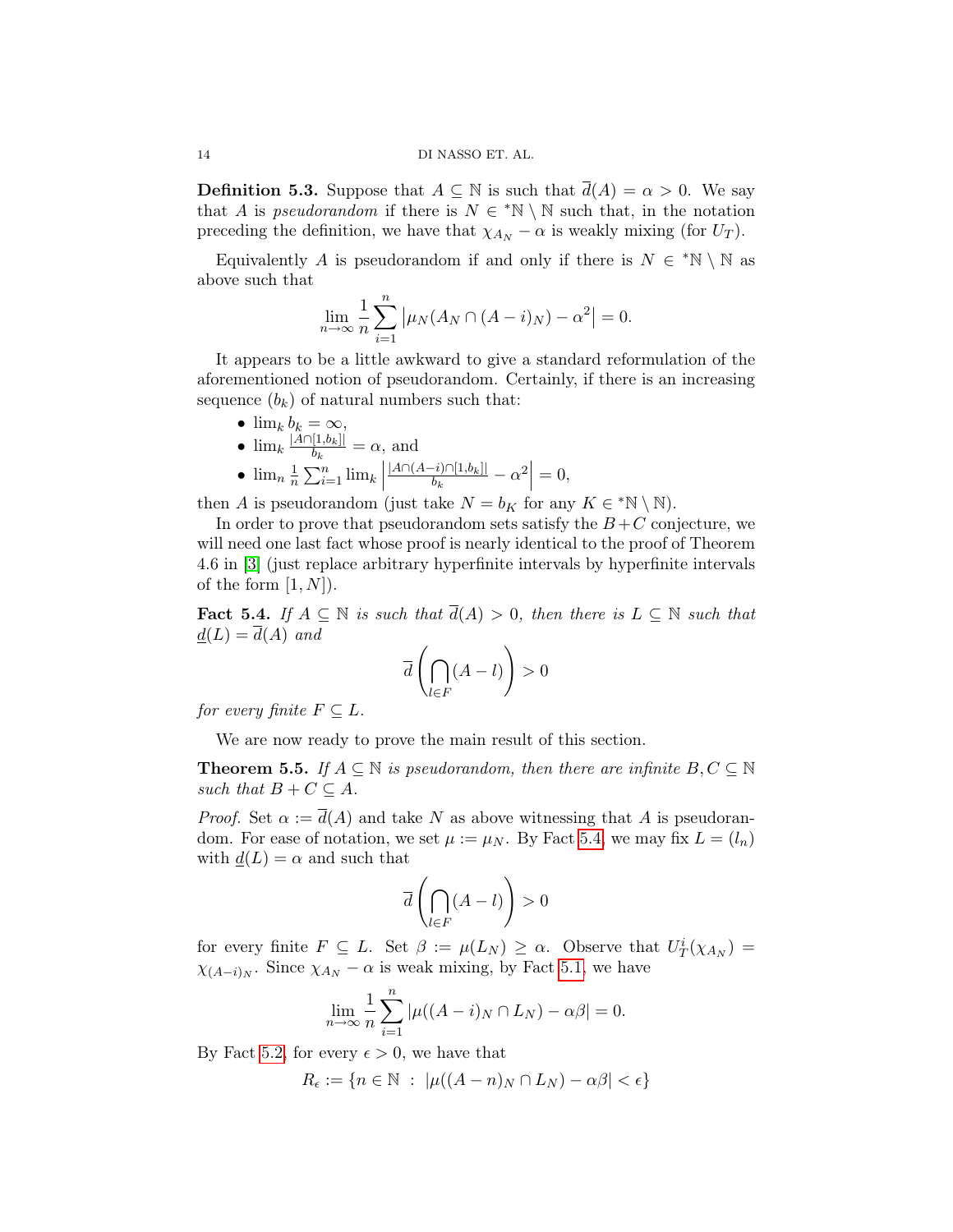has lower density equal to 1. In particular, for any  $\epsilon > 0$  and any finite  $F \subseteq L$ , we have that

$$
\overline{d}\left(\bigcap_{l\in F} (A-l)\cap R_{\epsilon}\right) > 0.
$$

Setting  $\eta := \frac{\alpha^2}{2}$  $\frac{\alpha^2}{2}$ , this allows us to inductively define a sequence  $(d_n)$  such that, for each  $n \in \mathbb{N}$ , we have  $d_n \in \bigcap_{i \leq n} (A - \overline{l}_i) \cap R_{\eta}$ . In particular, we have  $\mu((A-d_n)_N \cap L_N) > \eta$  for each  $n \in \mathbb{N}$ . We now apply Fact [2.3](#page-4-3) to the family  $((A - d_n)_N \cap L_N)$  to get a subsequence  $(e_n)$  of  $(d_n)$  such that

$$
\mu(\bigcap_{i\leq n} (A-e_i)_N \cap L_N) > 0
$$

for each  $n \in \mathbb{N}$ . Finally, as in the proof of Theorem [3.1,](#page-4-4) this allows us to define subsequences  $B = (b_n)$  and  $C = (c_n)$  of  $(l_n)$  and  $(e_n)$ , respectively, for which  $B + C \subseteq A$ .

We end this section with a question. First, for  $H$  a Hilbert space and  $U : H \to H$  a unitary operator, we say that  $x \in H$  is almost periodic (for U) if  $\{U^nx : n \in \mathbb{Z}\}\$ is relatively compact (in the norm topology). Using the notation of Definition [5.5,](#page-13-1) we say that A is almost periodic if  $\chi_{A_N}$  is an almost periodic element of  $L^2([0,N])$  (for  $U_T$ ).

**Question 5.6.** If A is almost periodic, does A satisfy the conclusion of the  $B + C$  conjecture?

This distinction between weakly mixing and almost periodic subsets of N is reminiscent of Furstenberg's proof of Szemeredi's Theorem (see [\[9\]](#page-15-15)), where it is shown how to prove Szemeredi's Theorem by first establishing it for the weakly mixing and compact cases and then showing how to derive it for the general case by "Furstenberg towers" that are "built from" both of these cases. It thus makes sense to ask:

<span id="page-14-2"></span>Question 5.7. If the previous question has an affirmative answer, is there a way to decompose an arbitrary  $A \subseteq \mathbb{N}$  of positive lower density into a "tower" built from weakly mixing and almost periodic parts in a way that allows one to prove the  $B + C$  conjecture?

It is unclear to us whether there are many concrete examples of pseudorandom subsets of the natural numbers, but we believe the value of Theorem [5.5](#page-13-1) is that it may be a first step in proving the  $B + C$  conjecture via the route outlined in Question [5.7.](#page-14-2)

### **REFERENCES**

- <span id="page-14-0"></span>[1] M. Beiglbock, V. Bergelson, and A. Fish, Sumset phenomenon in countable amenable groups. Advances in Math. 223 (2010) 416-432.
- <span id="page-14-1"></span>[2] V. Bergelson, Sets of recurrence of  $\mathbb{Z}^m$ -actions and properties of sets of differences in  $\mathbb{Z}^m$ . J. London Math. Soc. (2) 31 (1985), 295-304.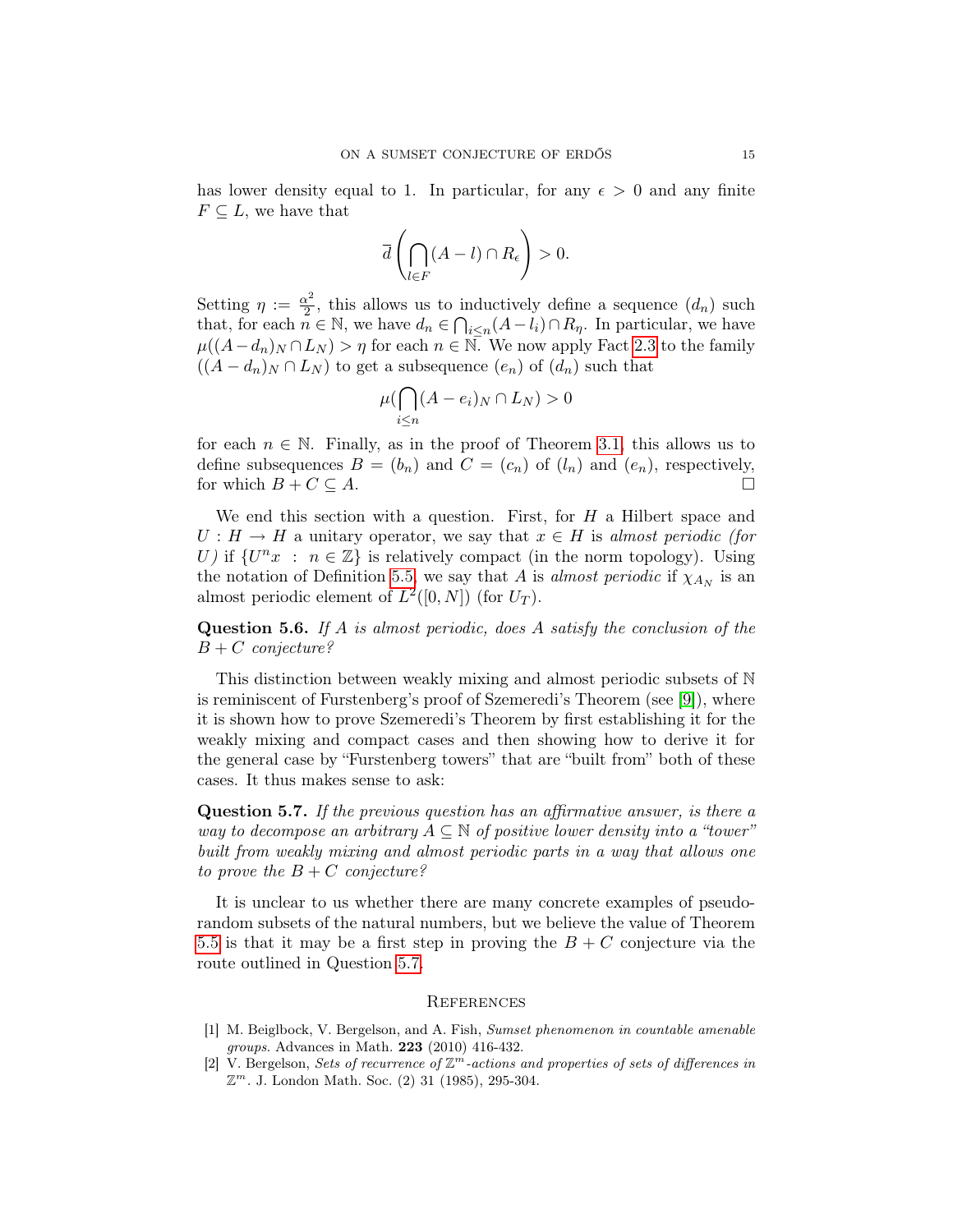### 16 DI NASSO ET. AL.

- <span id="page-15-14"></span>[3] M. Di Nasso, Nonstandard Analysis and the sumset phenomenon in arbitrary amenable groups. Submitted. Available at [arXiv:1201.5865](http://arxiv.org/abs/1201.5865)
- <span id="page-15-9"></span>[4] M. Di Nasso and M. Lupini, Nonstandard Analysis and the sumset phenomenon in arbitrary amenable groups. Submitted. Available at [arXiv 1211.4208](http://arxiv.org/abs/1211.4208)
- <span id="page-15-0"></span>[5] P. Erdös, Problems and results in combinatorial number theory. Journees Arithmétiques de Bordeaux (Conf., Univ. Bordeaux, Bordeaux, 1974), pp. 295-310. Asterisque, Nos. 24-25, Soc. Math. France, Paris, 1975.
- <span id="page-15-1"></span>[6] P. Erdös, Problems and results on combinatorial number theory. III. Number theory day (Proc. Conf., Rockefeller Univ., New York, 1976), pp. 43-72. Lecture Notes in Math., Vol. 626, Springer, Berlin, 1977
- <span id="page-15-5"></span>[7] P. Erdös, A survey of problems in combinatorial number theory. Combinatorial mathematics, optimal designs and their applications (Proc. Sympos. Combin. Math. and Optimal Design, Colorado State Univ., Fort Collins, Colo., 1978). Ann. Discrete Math. 6 (1980), 89-115.
- <span id="page-15-7"></span>[8] P. Erdös, R. L. Graham, Old and new problems and results in combinatorial number theory. Monographies de L'Enseignement Mathématique, 28. Université de Genève, L'Enseignement Mathématique, Geneva, 1980. 128 pp.
- <span id="page-15-15"></span>[9] H. Furstenberg, Ergodic behavior of diagonal measures and a theorem of Szemerédi on arithmetic progressions, J. Analyse Math. 31 (1977), 204-256.
- <span id="page-15-2"></span>[10] N. Hindman, Finite sums from sequences within cells of a partition of N. J. Combinatorial Theory Ser. A 17 (1974), 1-11.
- <span id="page-15-11"></span>[11] N. Hindman, On density, translates, and pairwise sums of integers J. Combinatorial Theory Ser. A 33 (1982), 147-157.
- <span id="page-15-8"></span>[12] R. Jin, An introduction of nonstandard methods for number theorists. Proceedings of the CANT (2005) Conference in Honor of Mel Nathanson, INTEGERS: The Electronic Journal of Combinatorial Number Theory, vol. 8, no. 2, (2008), A7.
- <span id="page-15-13"></span>[13] U. Krengel, Ergodic theorems, de Gruyter Studies in Mathematics, vol. 6, Walter de Gruyter & Co., Berlin, 1985.
- <span id="page-15-10"></span>[14] E. Lindenstrauss, Pointwise theorems for amenable groups, Invent. Math. 146 (2001), no. 2, 259-295.
- <span id="page-15-6"></span>[15] M. B. Nathanson, Sumsets contained in infinite sets of integers. J. Combin. Theory Ser. A 28 (1980), no. 2, 150-155. 10L02
- <span id="page-15-12"></span>[16] F. Pogorzelski, F. Schwarzenberger, A Banach space-valued ergodic theorem for amenable groups and applications. Submitted. Available at [arXiv 1205.3649](http://arxiv.org/abs/1205.3649)
- <span id="page-15-3"></span>[17] E. Szemerédi, On sets of integers containing no k elements in arithmetic progression. Collection of articles in memory of Juriˇi Vladimirovič Linnik. Acta Arith. 27 (1975), 199-245. (Reviewer: S. L. G. Choi) 10L10
- <span id="page-15-4"></span>[18] B. L. van der Waerden, Beweis einer Baudetschen Vermutung. Nieuw Arch. Wisk. 15, 212-216, 1927.

Dipartimento di Matematica, Universita' di Pisa, Largo Bruno Pontecorvo 5, Pisa 56127, Italy

E-mail address: dinasso@dm.unipi.it

Department of Mathematics, Statistics, and Computer Science, University of Illinois at Chicago, Science and Engineering Offices M/C 249, 851 S. Morgan St., Chicago, IL, 60607-7045

E-mail address: isaac@math.uic.edu

Department of Mathematics, College of Charleston, Charleston, SC, 29424

E-mail address: JinR@cofc.edu